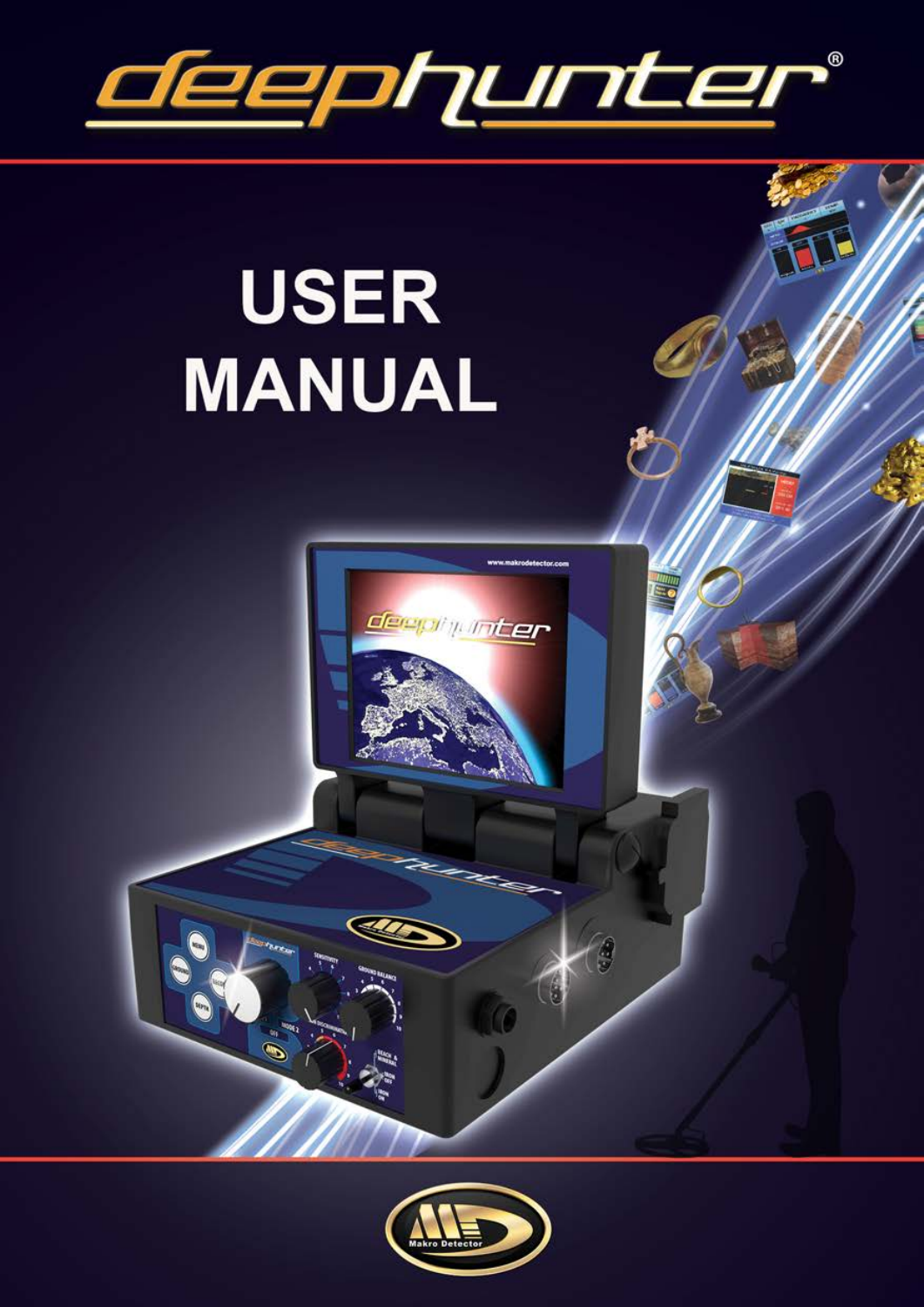## **CAUTION!**

#### **READ CAREFULLY BEFORE USING THE DEVICE!**

**Metals with an alloy structure (such as lead, galvanized, etc.) which have remained under ground for a long time may deteriorate and on occasion produce a gold effect.** 

**Positions of different metals under the ground effect the sensing of the device and cause it to misinterpret those objects as gold or precious.** 

- This is a highly sophisticated electronic device. Do not attempt to **1** assemble and operate the device before reading the Instructions Manual.
- Do not start searching before determining the ground balance. Devi-**2** ces with poor ground balance will not produce accurate results.
- Magnetic fields may interfere with this device. If you run in to this type **3** of interference simply reduce your sensitivity and then continue detecting.
- Protect the coil from possible impacts. **4-**
- Do not expose coil to direct heat sources. Do not apply excessive force **5** during assembly and use.
- Align the battery and carefully place it in its slot in the proper direction. **6-** Do not force the battery in to the holder.
- To obtain maximum performance, do not expose battery to excessive **7** heat. Charge the battery at room temperature.
- Do not apply force on the LCD display. **8-**
- To prolong battery life, discharge it monthly by attaching it to the char-**9**ging device. Always keep the battery in a charged state when storing the device.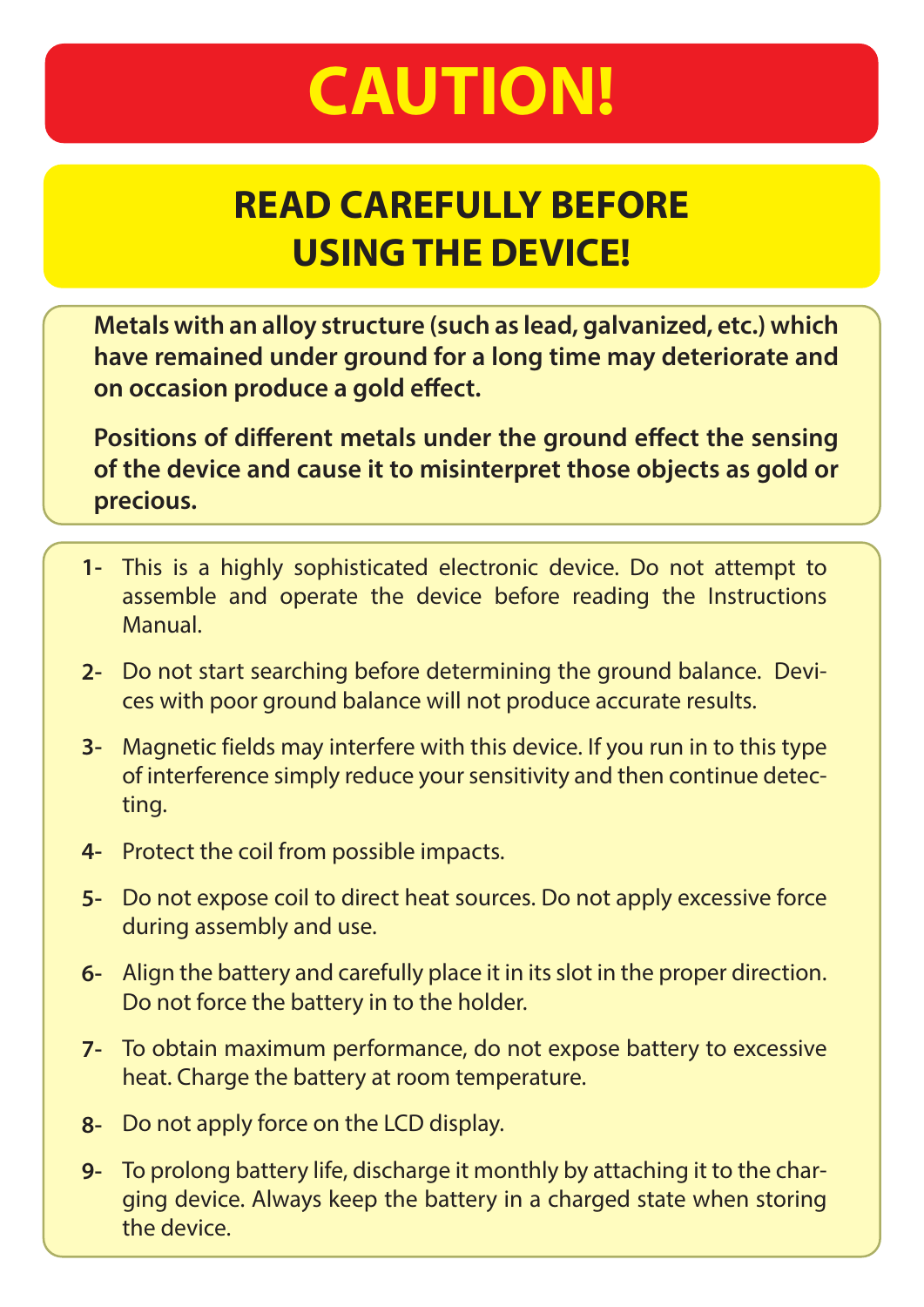## **CONTENTS**

| Mode 1: Search and Cavity Detection  14        |  |
|------------------------------------------------|--|
| Mode 1:Interpreting Oscilloscope Data  16      |  |
|                                                |  |
|                                                |  |
| Mode 1: Determination of Target Depth  19      |  |
| Mode 1: Recording and Examining The Records 21 |  |
|                                                |  |
|                                                |  |
|                                                |  |
|                                                |  |

#### **Thank You for Choosing Makro Detector.**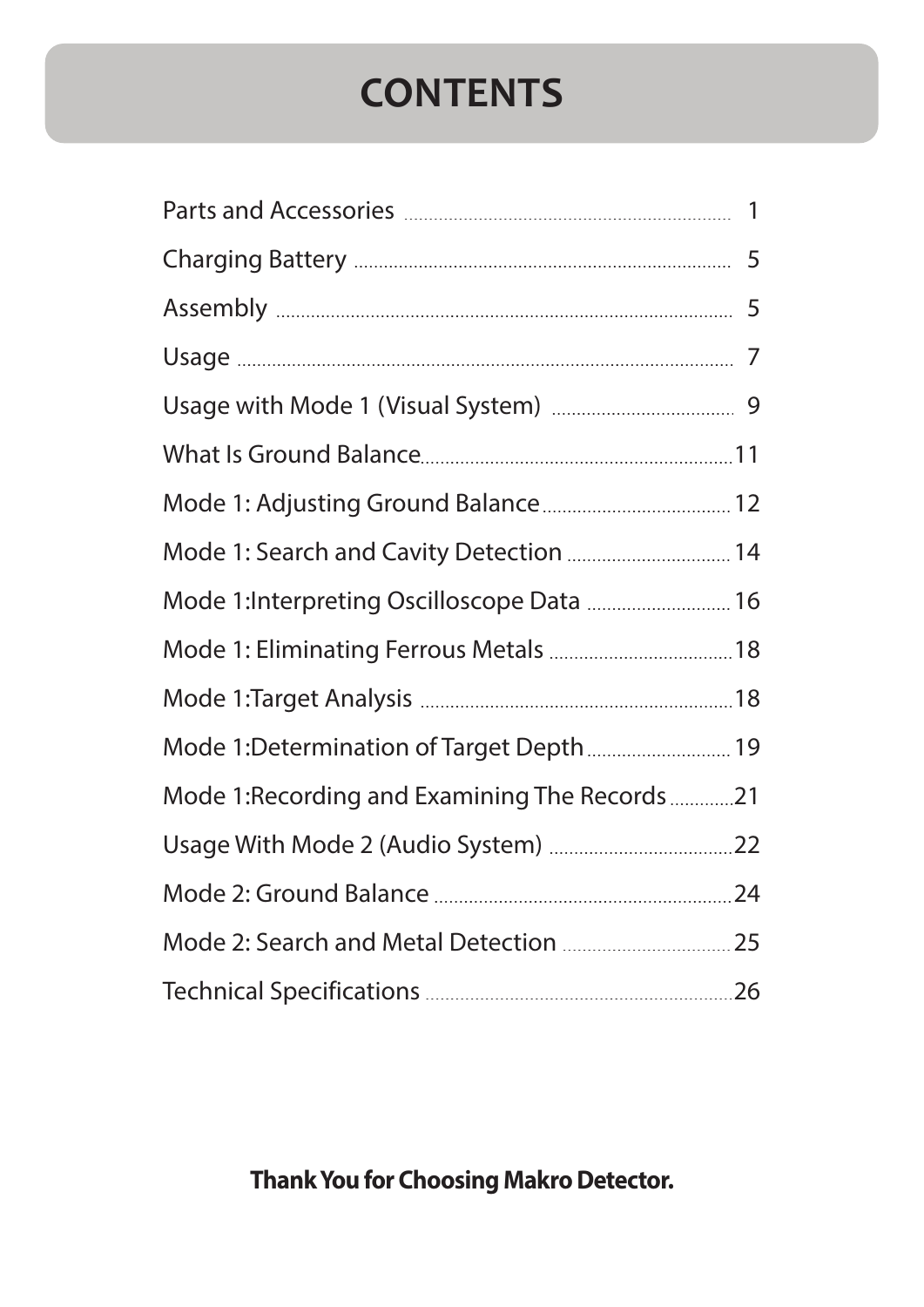

#### **Mode 1 - T44 Coil 36 x 44 cm (14.1 x 17.3 inches)**

This is the coil used in searches for General Purpose. User monitors the results through the LCD display located on system box. This coil can only be used in Mode 1.



#### **Mode 2 - C32 Coil & Coil Cover 26 x 32 cm (10.2 x 16.2 inches)**

This coil is more effective in detecting single coins and smaller objects. All results of this system are monitored through an audio alert. This coil can only be used in Mode 2.



#### **Mode 1 - T100 Coil & Coil Cover (Optional) 60 x 100 cm (23.6 x39.3 inches)**

This is a coil developed for deep searches and handled by two persons. A separate control box and a carry bag are available for this coil. This system operates only in Mode 1. When sensitivity is adjusted to 6 and lower levels, it will be possible to make comfortable searches without any interference from mineral structures and small metals without any need for ground adjustment.



#### **Mode 2 - C47 Coil (Optional) 39 x 47 cm (15.3 x 18.5 inches)**

This is the largest and deepest coil designed for use in Mode 2. All results of mode 2 are monitored through an audio alert only. This coil can only be used in Mode 2.

**1**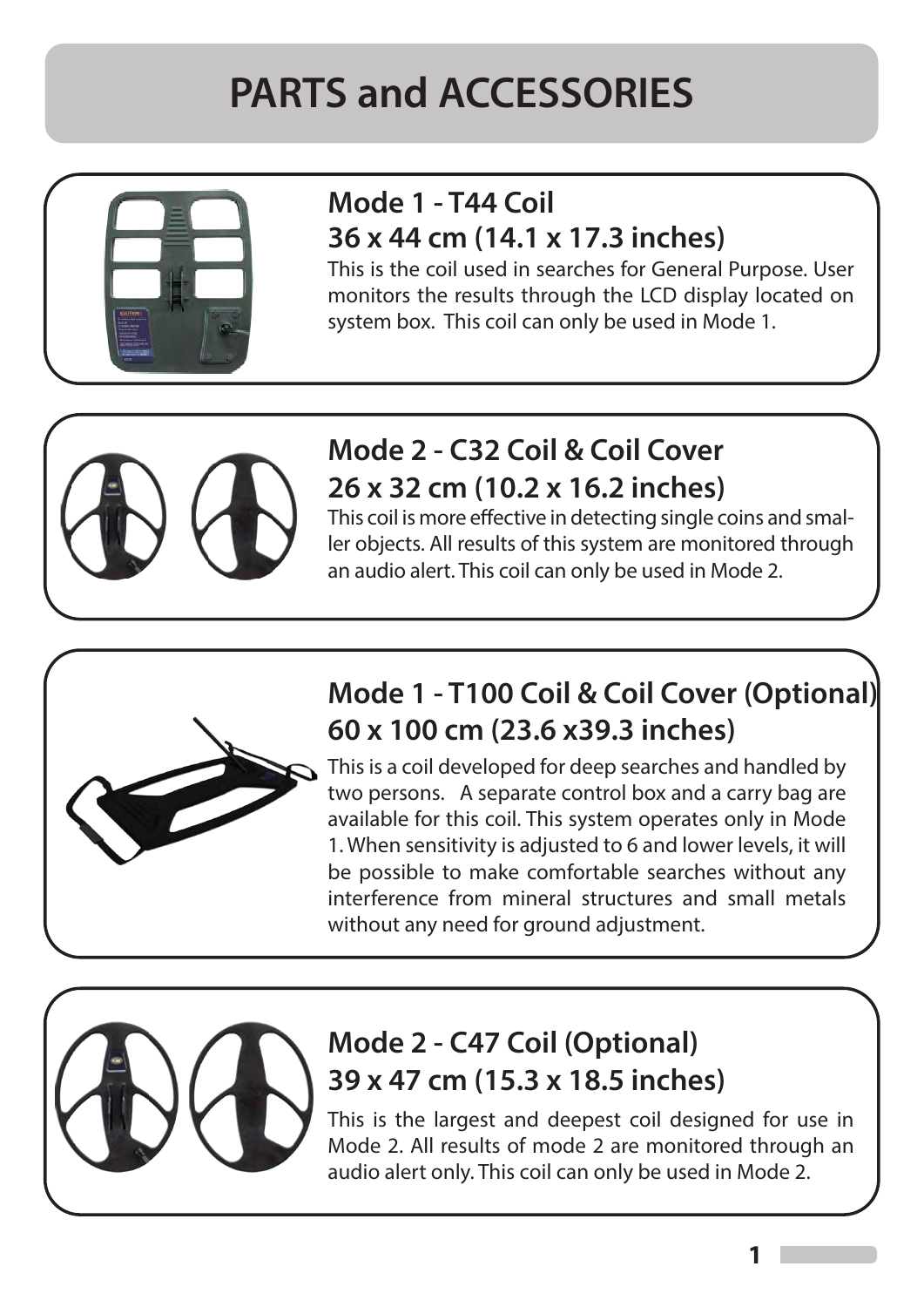

#### **Electronic System Unit**

This is the main control box. On this device you will find the coil connection, headphone jack, handset feed inlet and battery connection. Target results are evaluated and presented to user on the large color LCD Display.

In addition, the control box is equipped with an apparatus for easy handling.

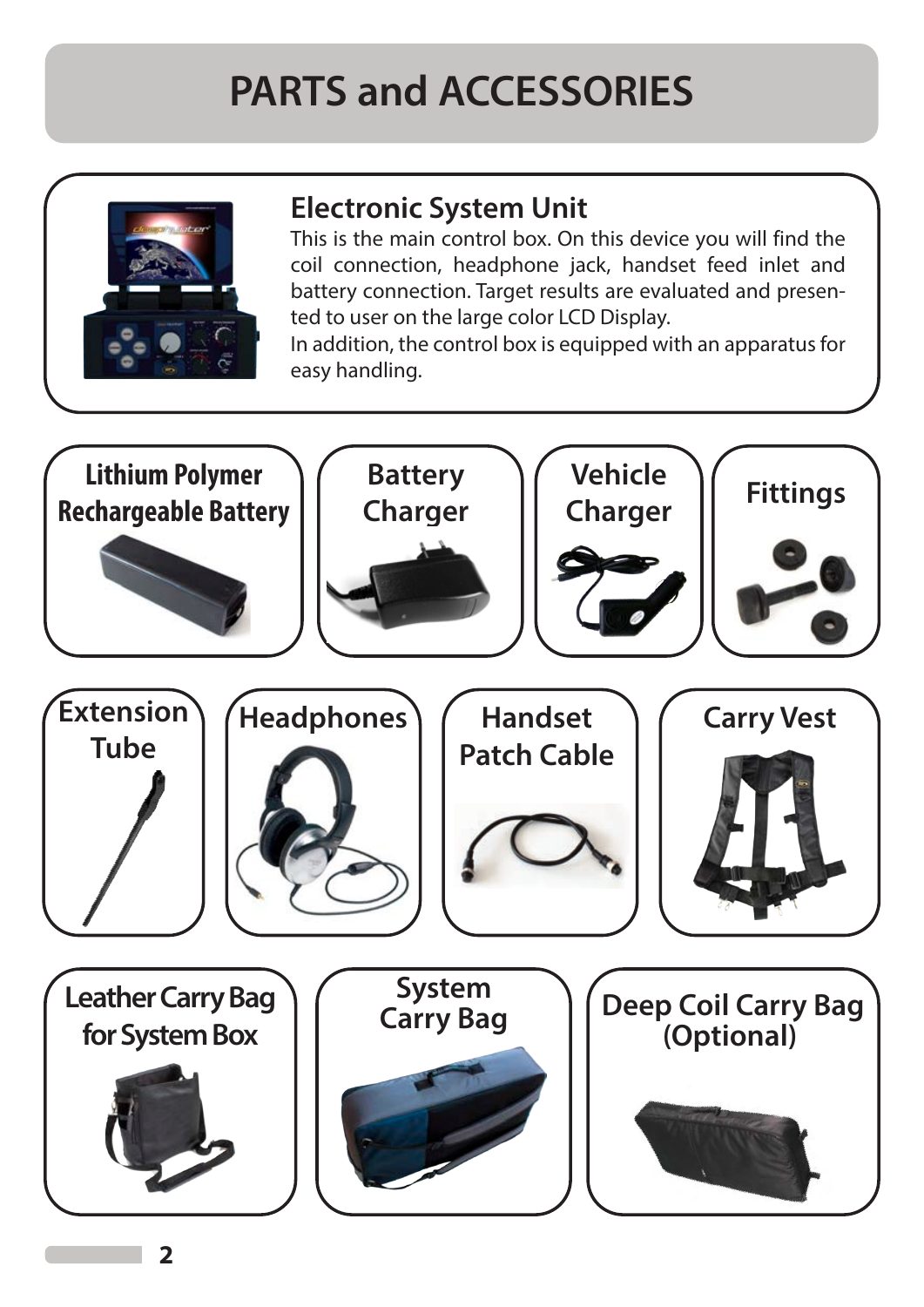

- **ON/OFF BUTTON:** This Control is used for **1** turning the device On and Off. It will also determine which mode the device will operate in.
- **MENU:** This is the Control for switching to the **2-** Settings Menu in Mode 1.
- **GROUND:** This is the Control for switching to **3-** Ground Balance Menu in Mode 1.
- **RECORD:** This is the Control for entering the **4** record screen. This is accessed from the menu and used for recording the target Analysis report in Mode 1.
- **DEPTH:** This is the Control to switch to the **5-** Depth section in Mode 1. This is used for depth analysis.
- **6- SENSITIVITY:** This is the Control used for adjusting the sensitivity in Mode 2.
- **7- GROUND SETTING:** This is the adjustment for entering the ground balance in Mode 2.
- **8- FERROUS and MINERAL SETTING:** This is the Control for elimination of ferrous metals and enabling search for highly mineralized grounds in Mode 2.
- **9- FERROUS DISCRIMINATION:** This is the Control for discriminating ferrous metals with different sound alerts in Mode 2
- **10- SCREEN:** This is the visual display where data is presented to the user in Mode 1.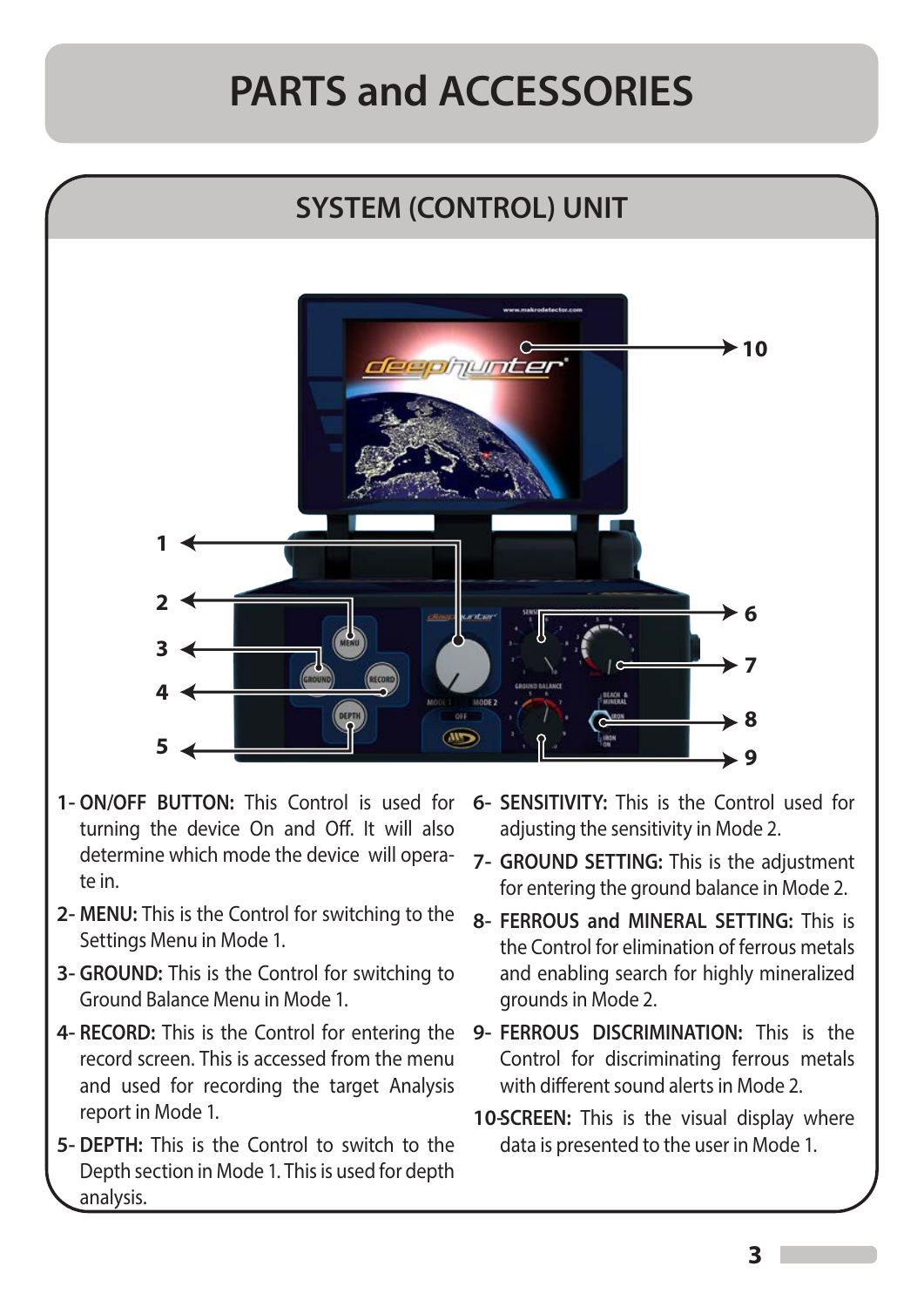



- **RESET:** This is the Control that enables the device to **1** return to the most stable (accurate) operating settings.
- **SCAN:** This is the Control for enabling the analysis **2** of the target. This should be pressed while sweeping the coil over the target to be scanned.
- **"–" :** Dash Button. **3-**
- **"+" :** Plus Button. **4-**
- **OK:** This is the Control for confirming the current **5** function and switching to the upper menu.

*Note: Reset key is a significant key, frequently needed to be used during searches. This key enables clearing of erroneous signals and data and helps obtaining correct ones. Frequent use of Reset key would eliminate erroneous incoming signals.*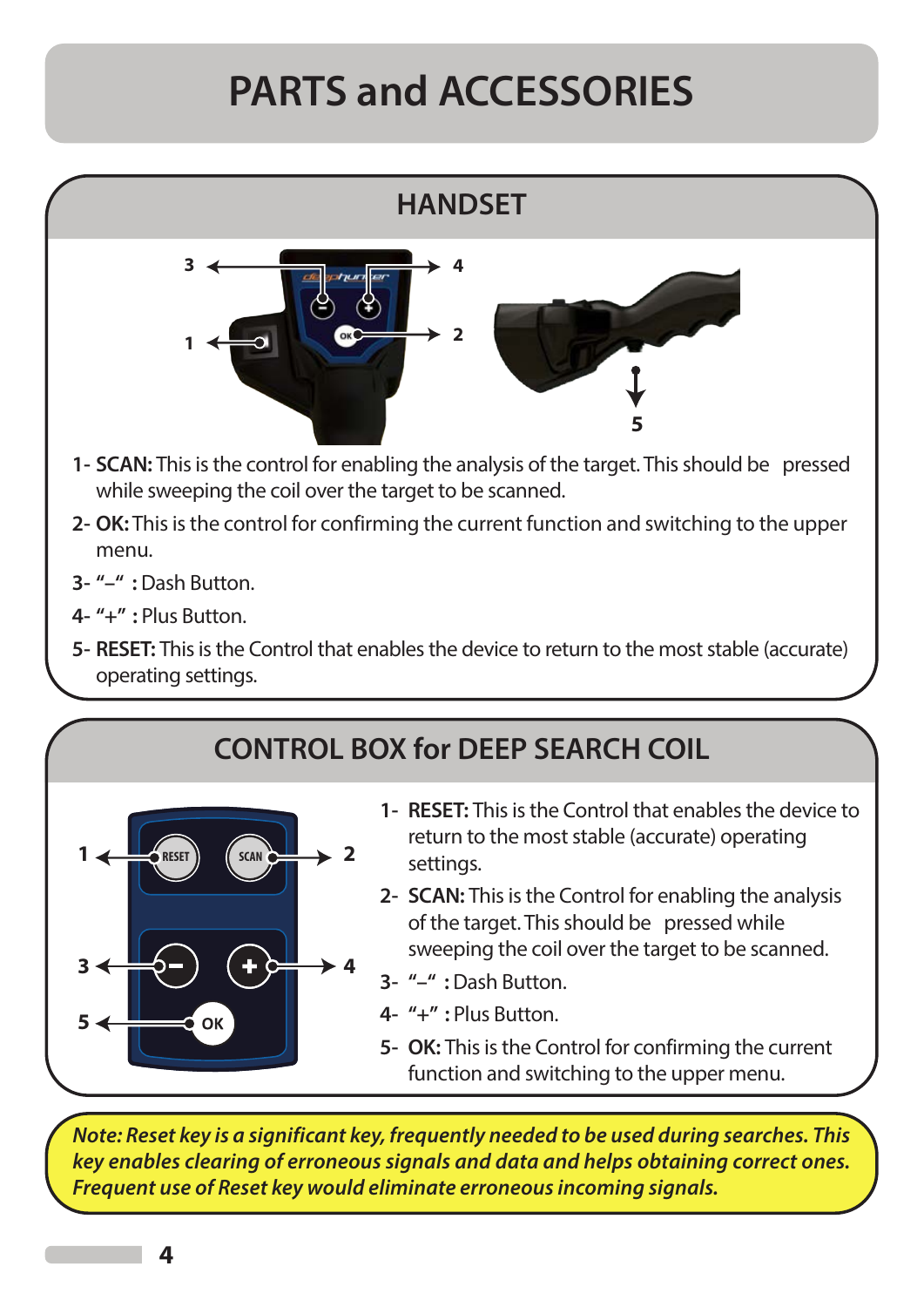## **CHARGING BATTERY**

Remove the battery from system box and connect it to the battery charging device. The light on charger will be red during charging and turn to green when charging is completed. The light will be green if no battery is inserted in to the charger or if the battery is fully charged.



Charging Charging completed

1

**The charging time for a completely empty battery is approximately 7 hours.**

WARNING: When storing the device, remove the batteries from the detector and the charger. For the best results, batteries should always be kept in a in a fully charged state. Batteries should not be stored in excessively cold places such as refrigerators or freezers. The battery should be stored in a dry place and at room temperature. Batteries should be charged on a fire resistant surface. The device should only be charged with the approved charger. Overcharging or charging at the wrong voltage will subject the battery to the risk of fire. The risk of charging at over currents and at extremely high temperatures should not be overlooked.

#### **ASSEMBLY**



- 1- Insert seals into the slots at the end of extension tube.
- 2- Connect extension tube to the connection point on the coil.
- $\frac{1}{2}$  and  $\frac{1}{2}$  3- Insert the screw through the hole on the coil and tighten at the opposite end with a nut.

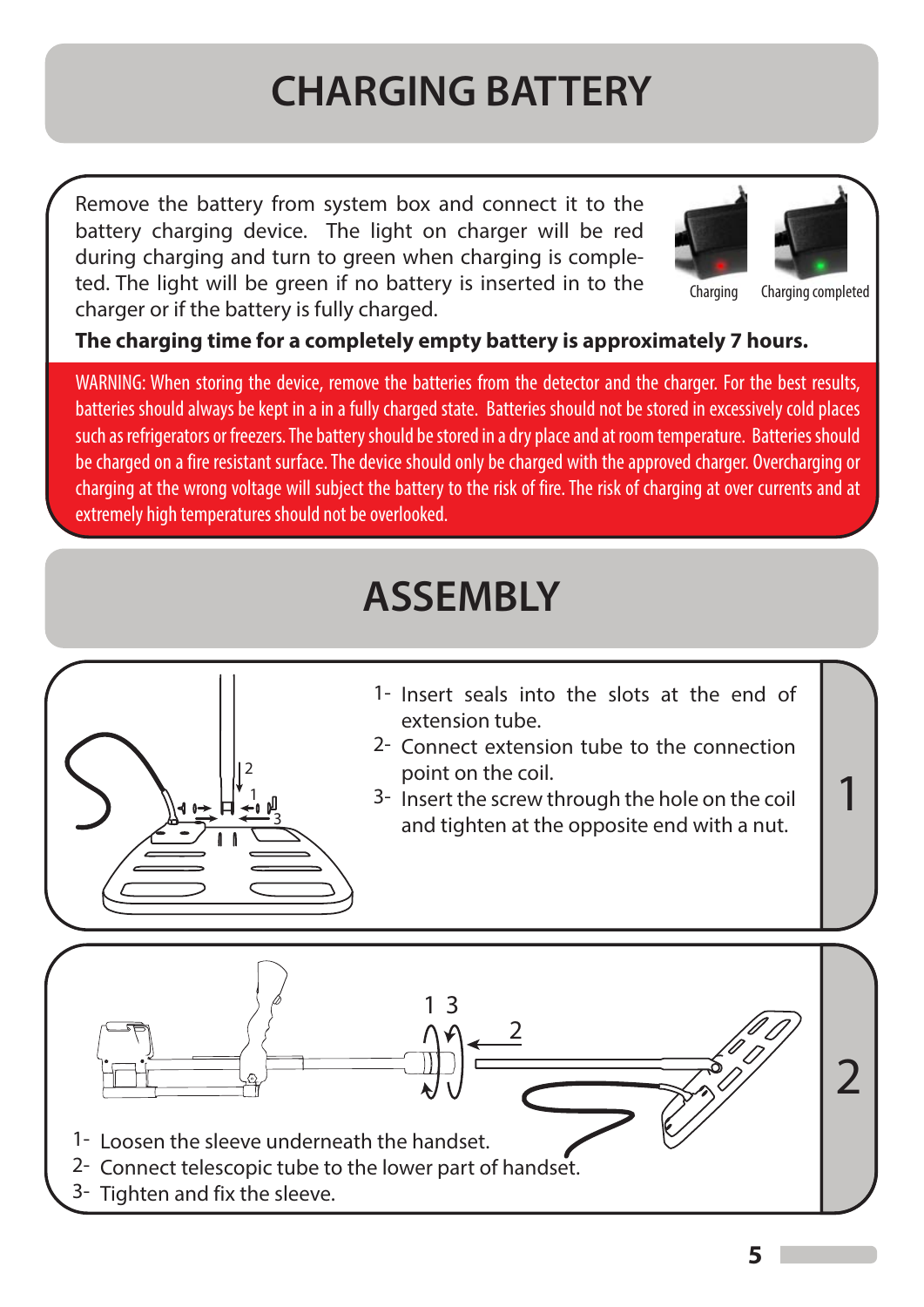#### **ASSEMBLY**

3 1- Pass the coil cable through telescopic tube. 2- Pull the cable out from the other end of the tube. 1 2 3

3- Connect the handset connection cable with 8 pins to the connection point at the rear of the armrest.



- 1- Connect the 9-pin terminal of the coil to the COIL connector and the 8-pin terminal of handset to HAND-SET connection on the system box and tighten it.
- 2- Connect the deep coil control box to the HANDSET connection on the deep coil. **<sup>1</sup>**



If you wish to use headphones, connect the headphone cable to the headphone connection on the system box.



- 1- After inserting the battery, connect battery connection cable to the socket on the battery.
- 2- Close the cover by turning it in the direction of the arrow.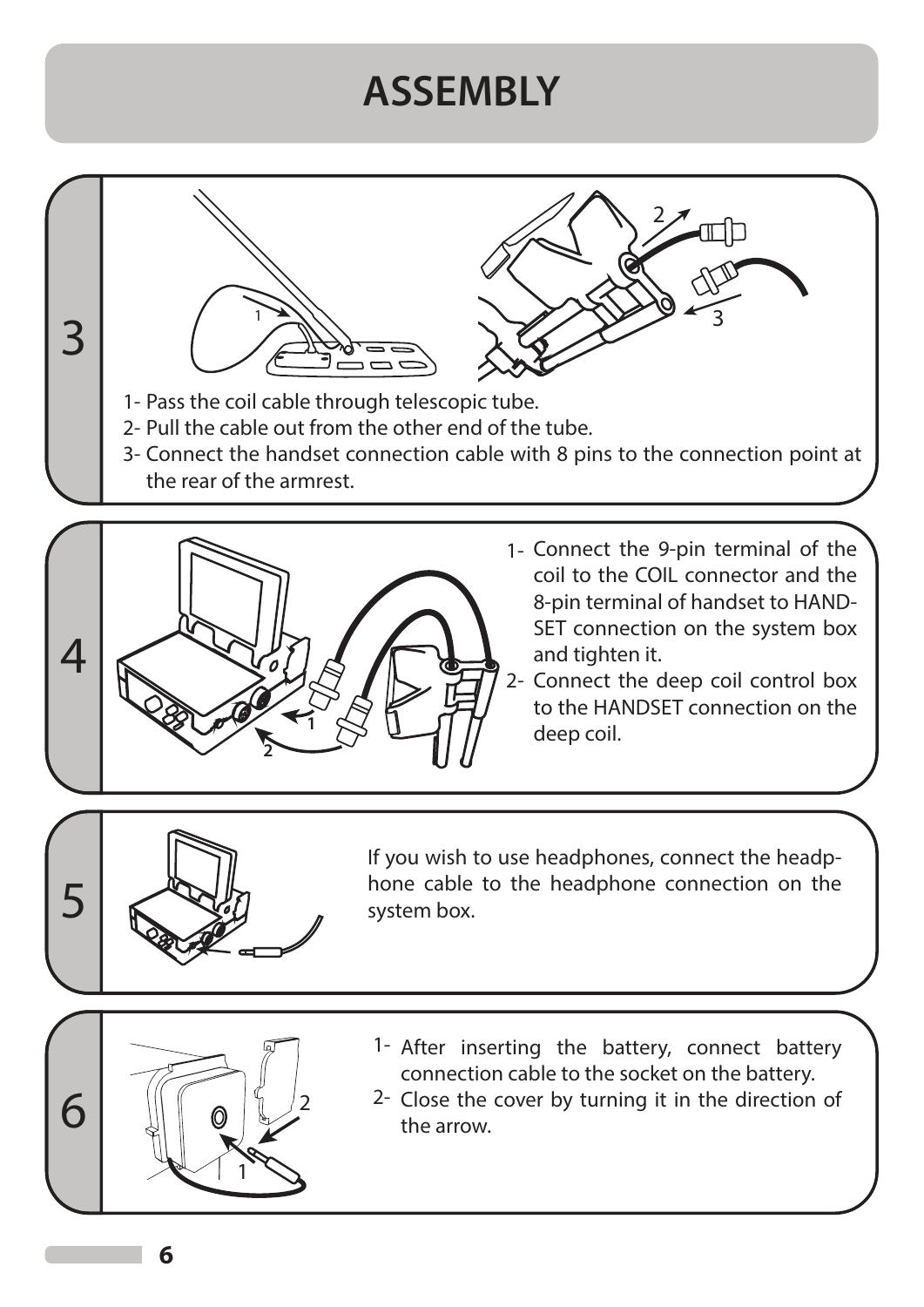#### **USAGE**



**7**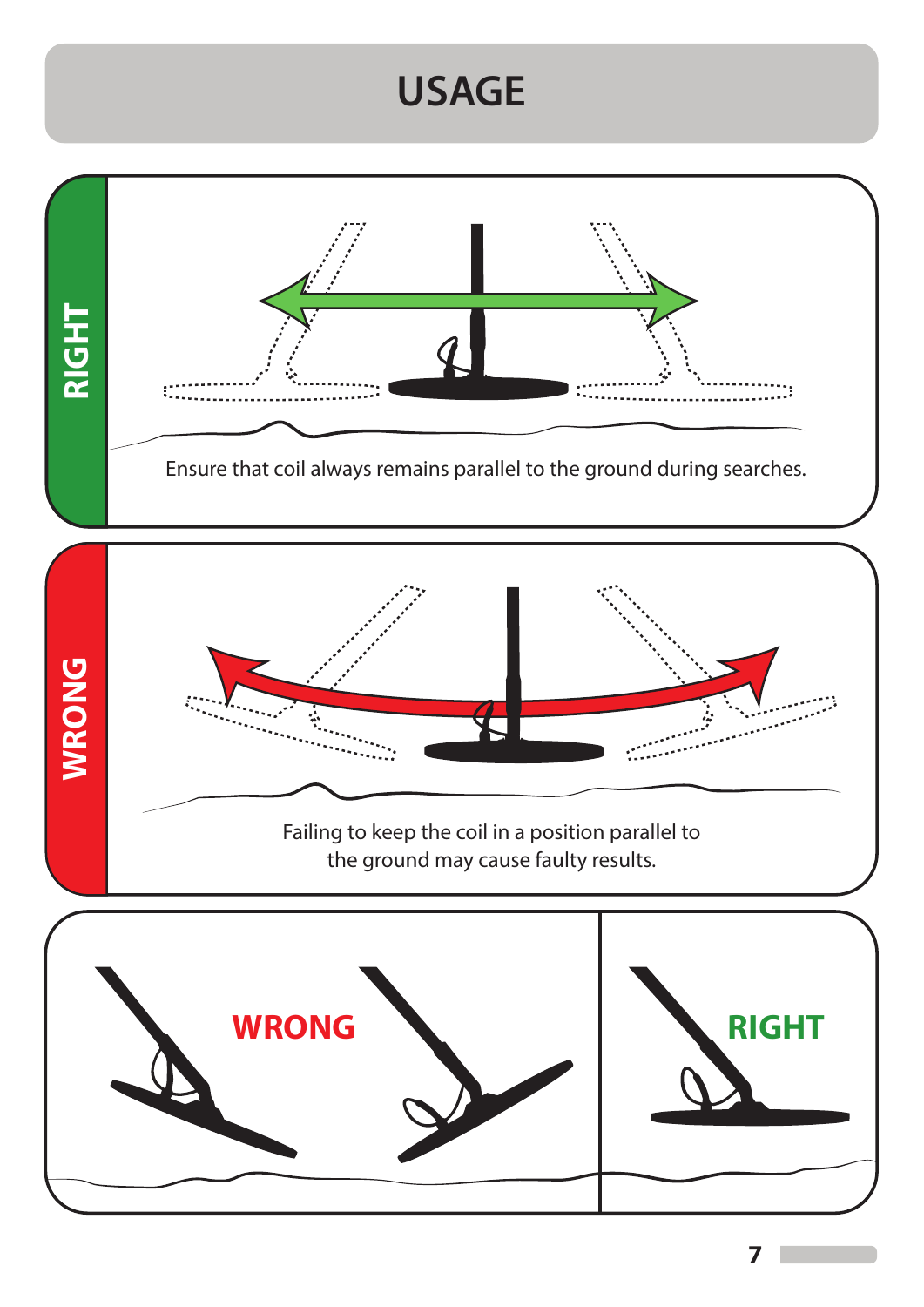#### **USAGE**

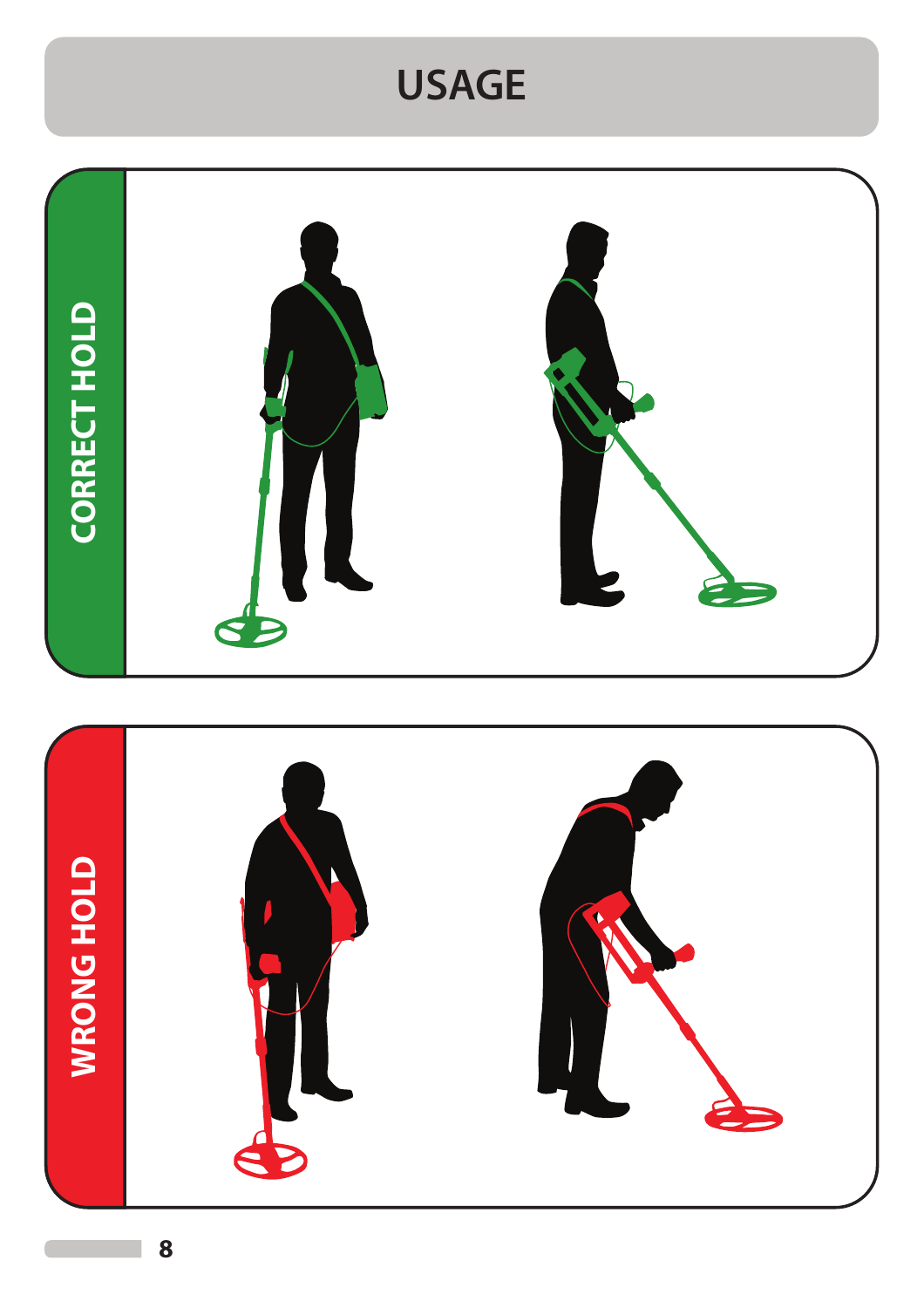## **USAGE with MODE 1 (VISUAL SYSTEM)**



The device has two separate systems. These systems are called Mode 1 and Mode 2. Turn On/Off button to "Mode 1" position to operate the device with the screen system. Mode 1 is the operating mode in which the data obtained is presented to user with views and sounds. This mode is used for detection of larger targets at significant depth.

Mode 1 function of the device can be used only with either the 36x44 cm coil or the 60x100 cm coil attached.

**Manual reset is available in this part, so there's no need to sweep the coil continuously. You can continue to receive signals from the target by holding the coil still over it.**



User can make language selection by using "+" and "-" keys and pressing "OK" button after turning on the device.



The Device automatically identifies the coil which is attached to it at the time when it is turned On. The coil attached will be shown on the screen. If a coil other than the appropriate one(s) is attached to the device, this will be indicated on the screen as "COIL FAILURE" warning. In addition, data regarding the battery status is also shown on the same screen.

In case of any existing failures in the coil or the system, "COIL FAILURE" and "SYSTEM FAILURE" lights will flash at the bottom of the display and warn the operator. If the warning continues, the user should contact the authorized service center.

m

**COIL FAILURE SYSTEM FAILURE**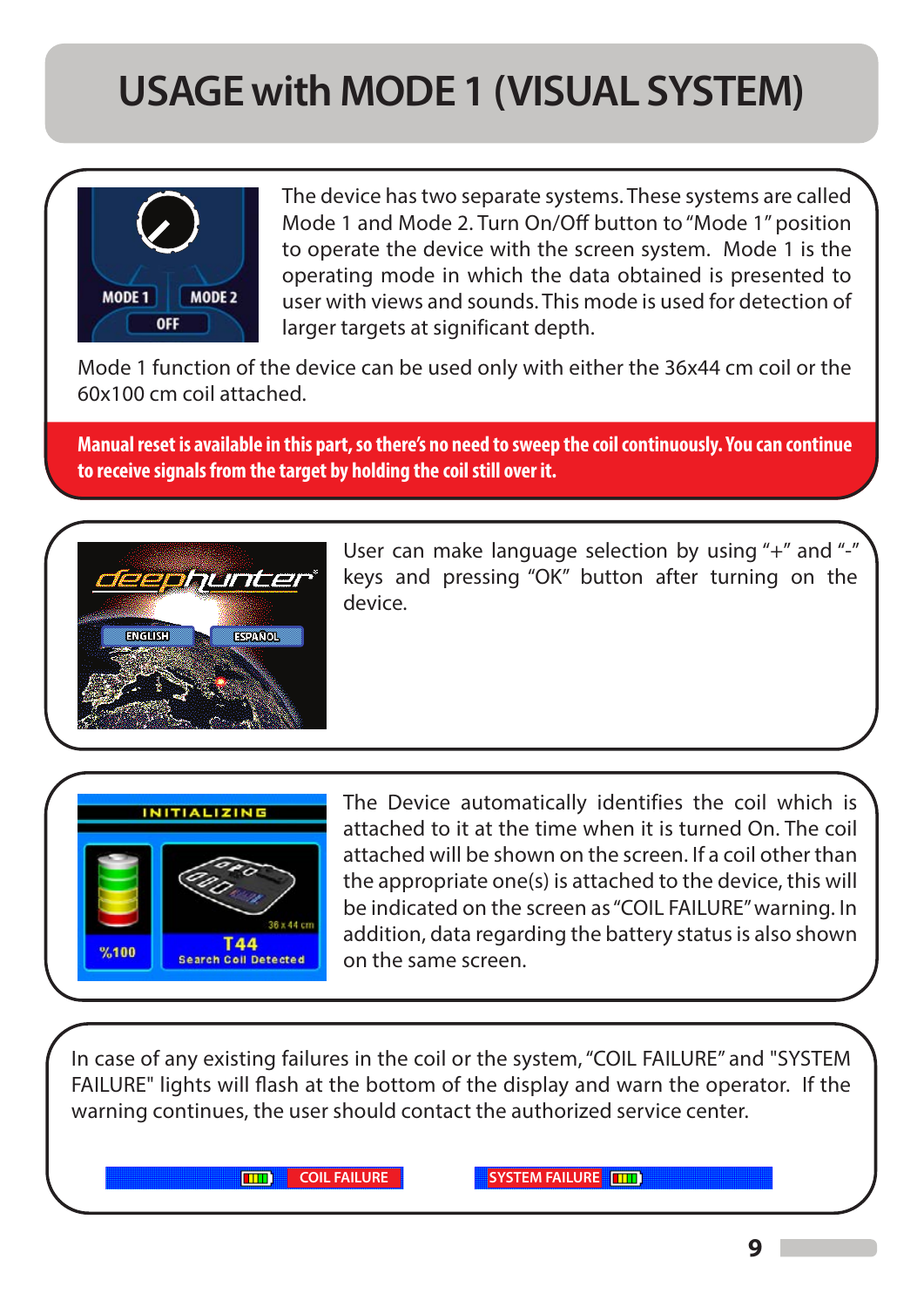## **USAGE with MODE 1 (VISUAL SYSTEM)**

#### **Checking Battery Charge Status**

The device will proceed to the "Ground Balance"

section after identifying the attached coil. At the bottom of this section, there is a part indicating the battery status. The battery should be recharged as required.

#### **Entering Settings Menu**

Press the "MENU" button, no matter what section you are in, for adjusting device features such as sound, light, sensitivity and non-precious elimination. Current settings will be displayed under the respective section on the screen. Return to the previous menu by pressing "MENU" button after you make the adjustment of the desired selection.

**VOLUME** LIGHT SENSITIVITY FERROUS

VOLUME | LIGHT SENSITIVITY | FERROUS

**VOLUME** LIGHT SENSITIVITY FERROUS

**VOLUME LIGHT SENSITIVITY FERROUS** 

By pressing "+" and "-" keys, you will come to the desired area in the "SOUND", "LIGHT", "SENSITIVITY" or "FERROUS" sections, as shown above. After reaching the desired selection, press the "OK" button. The indicator bar will turn from yellow to green. Perform the desired adjustments by using the "+" and "-" keys and then press the "OK" button. The Green indicator will again turn to yellow. Now, your adjustments are saved. Repeat the same steps above to adjust other settings as desired.

CAUTION **CAUTION**

**GROUND**

**DEPTH**

**RECORD**



**Use of RESET Button:** Some interferences arising from imbalanced motion of the coil and from the environment may occur while using the device. Such interference is shown on the device display and can cause the device to produce an audio signal. Reset the device by pressing the "RESET" button located under the handset. The Impact of this interference is eliminated through resetting the device

in this fashion. You should not reset the device while coil is over the target! This will cause loss of depth, the wrong interpretation of the incoming signal and will prevent the device from detecting the target. Resetting is done only after the coil is moved away from the target.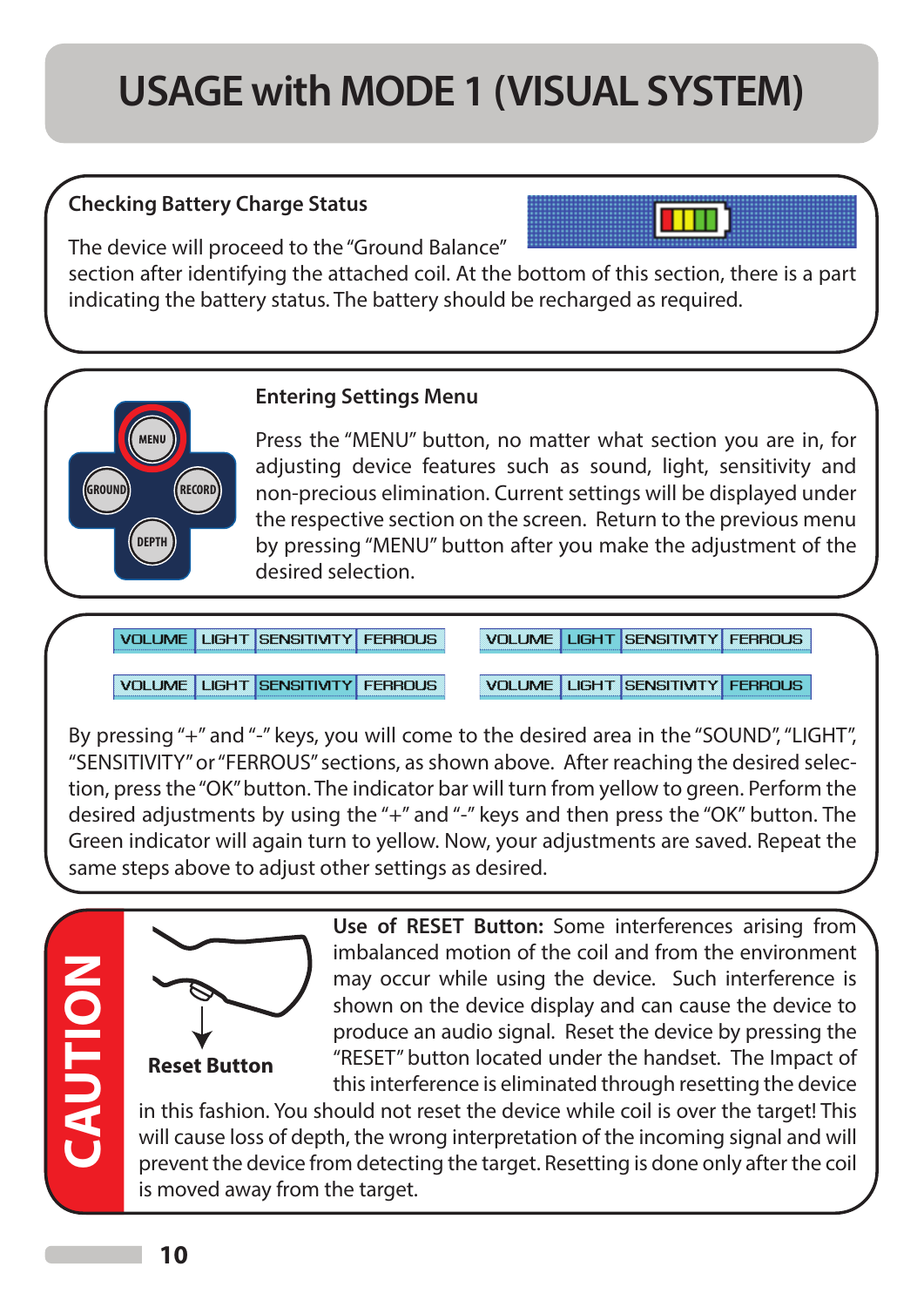#### **WHAT IS GROUND BALANCE**

Land conditions and soil structures may vary between regions (such as sandy soil, highly mineralized red soil, rocks etc.). In some places, the soil structure even within the same region may often differ.

Such variances in soil structures mislead the detector and cause the device to sense this change as a metal object or cavity. For this reason, you should first introduce the soil structure data of the region to be searched to the device. This definition will block all potential misleading effects from the ground within that region; which would otherwise be sensed as misleading signals from the soil. These will be eliminated through proper setting of the ground control.

A proper ground balance is one of the most important prerequisites for a productive search. Therefore, it is important that the user pay close attention to variances within the soil. If you notice misleading signals are being detected by the device from changes in the soil structure, you will need to adjust the ground balance again.

Ground balance is done to enable the device to "sample" the soil structure so that it can balance out the mineral effect. By adjusting this setting in this fashion, the device will not be affected by different soil structures being reflected as metal or cavities. If the ground balance is not done properly, this will cause loss of depth and false signals from minerals being interpreted as metals or cavities. Therefore, the ground balance must be performed as accurately as possible.

With highly mineralized land conditions in mind, the device uses a special ground balance system to ensure that it can work efficiently in such challenging conditions.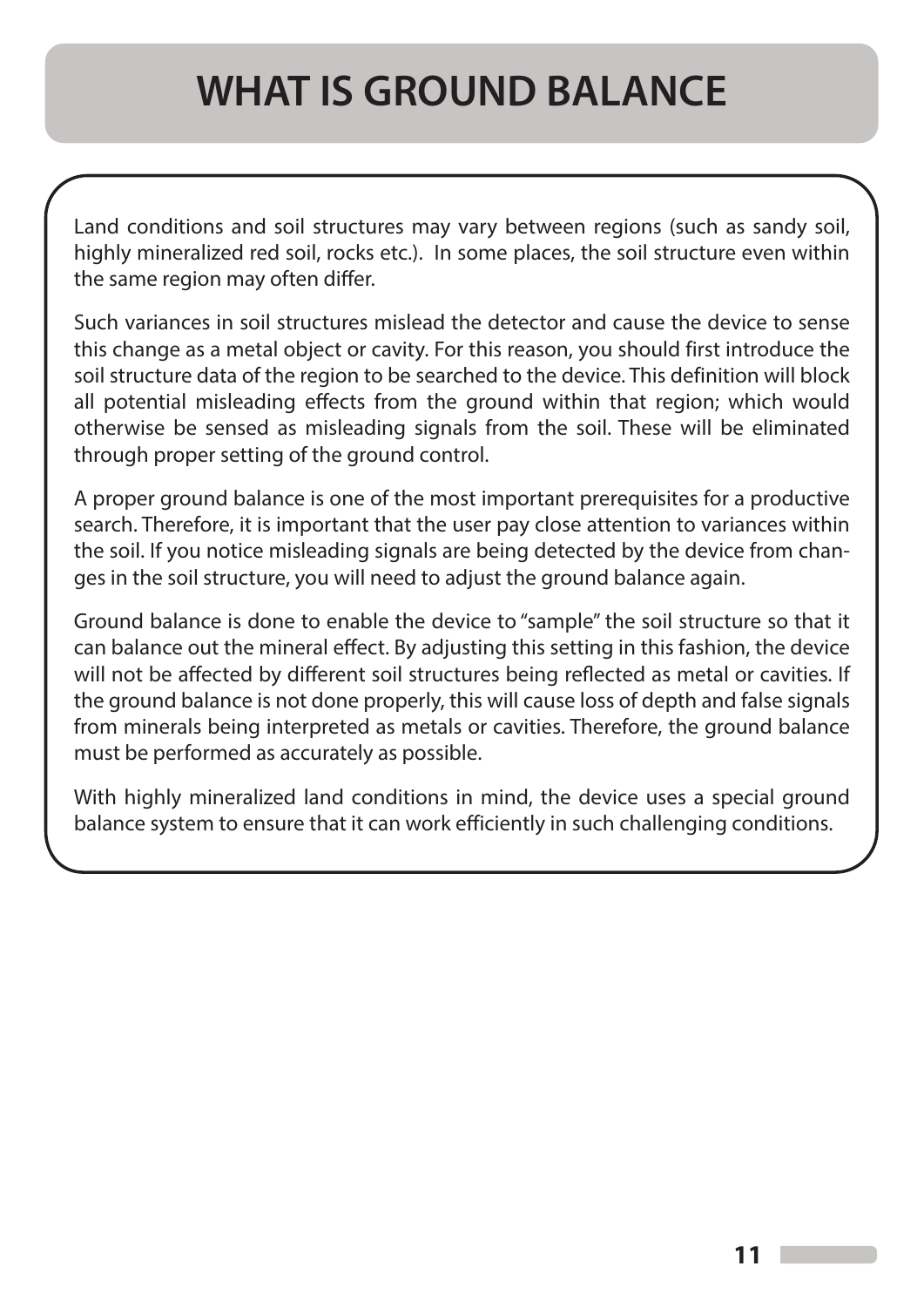## **MODE 1: ADJUSTING GROUND BALANCE**



After the device is turned On, the "GROUND BALANCE" section will appear automatically. You should first check your SENSITIVITY adjustment to be able to obtain accurate results. The Sensitivity level recommended for new users is 8. When you reach soil structures with varying ground effects during your search and when you need to renew your ground balance, switch to the Ground section by pressing the "GROUND" button. You should periodically check and readjust your ground balance as necessary.



#### **For adjusting Ground Balance;**

Turn the On/Off button to the Mode 1 position. When the device is On, the Ground Balance screen will appear automatically.



3

When you enter the Ground Balance menu the current setting stage is displayed on the screen as "Ground Balance".<br> **Balance** This value will be between -201 and +201.

If you run in to a location where you are not able to adjust the Ground Balance this is caused by one of two situations. 1. You have located a target OR 2. There exists a mineral structure in the ground that is not suitable for your sensitivity level. In this case, you should change your position elsewhere from the point which does not allow such adjustment and retry readjusting the Ground Balance; if still unsuccessful, the sensitivity level should be reduced by 1 increment.



First, raise the coil approximately 40 cm above the ground (around your knee level) at the original position and press the RESET button.

*Note: If you fail to raise the coil 40 cm above and begin by pressing the RESET, no operation to be performed afterwards will be accurate.*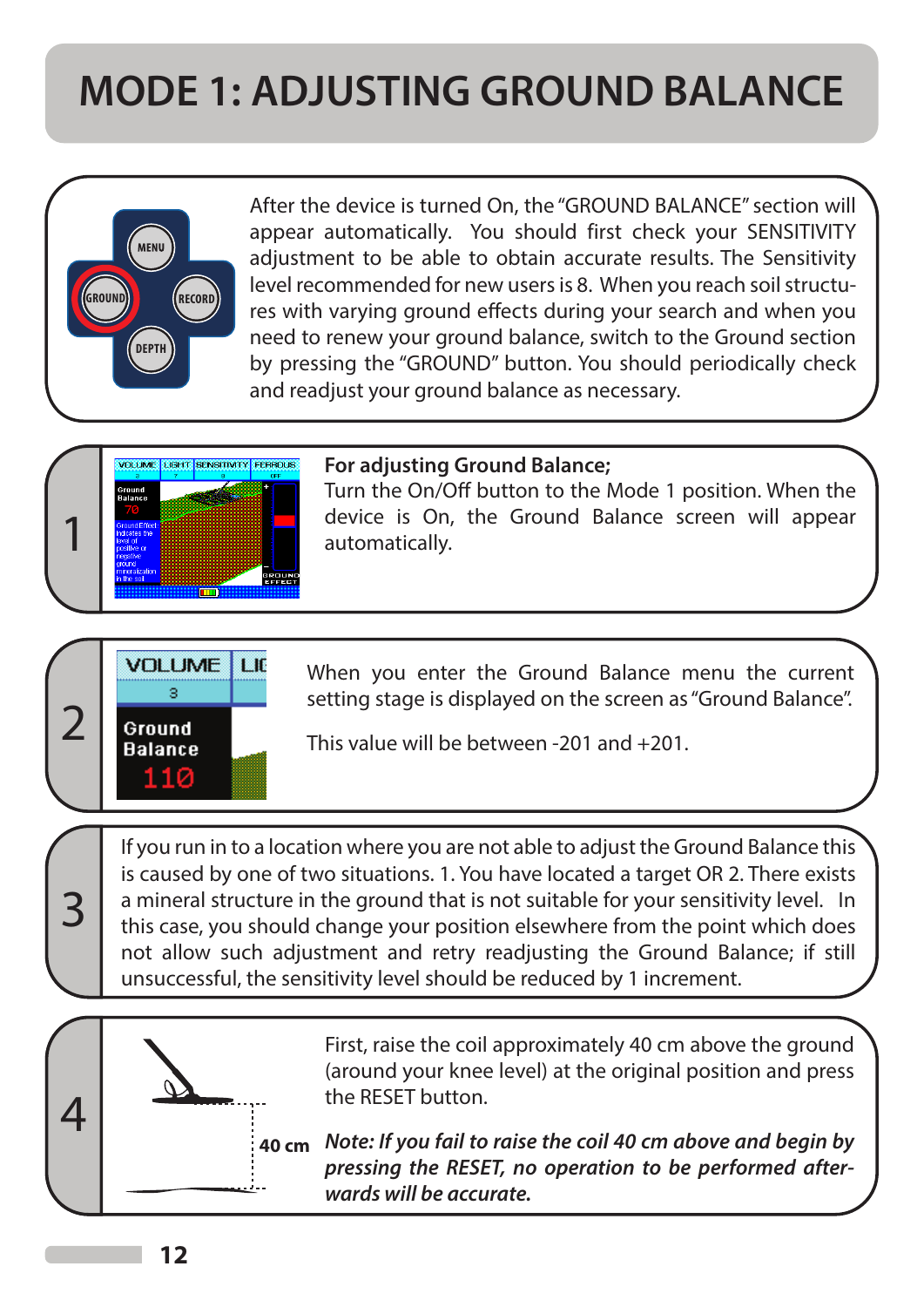## **MODE 1: ADJUSTING GROUND BALANCE**

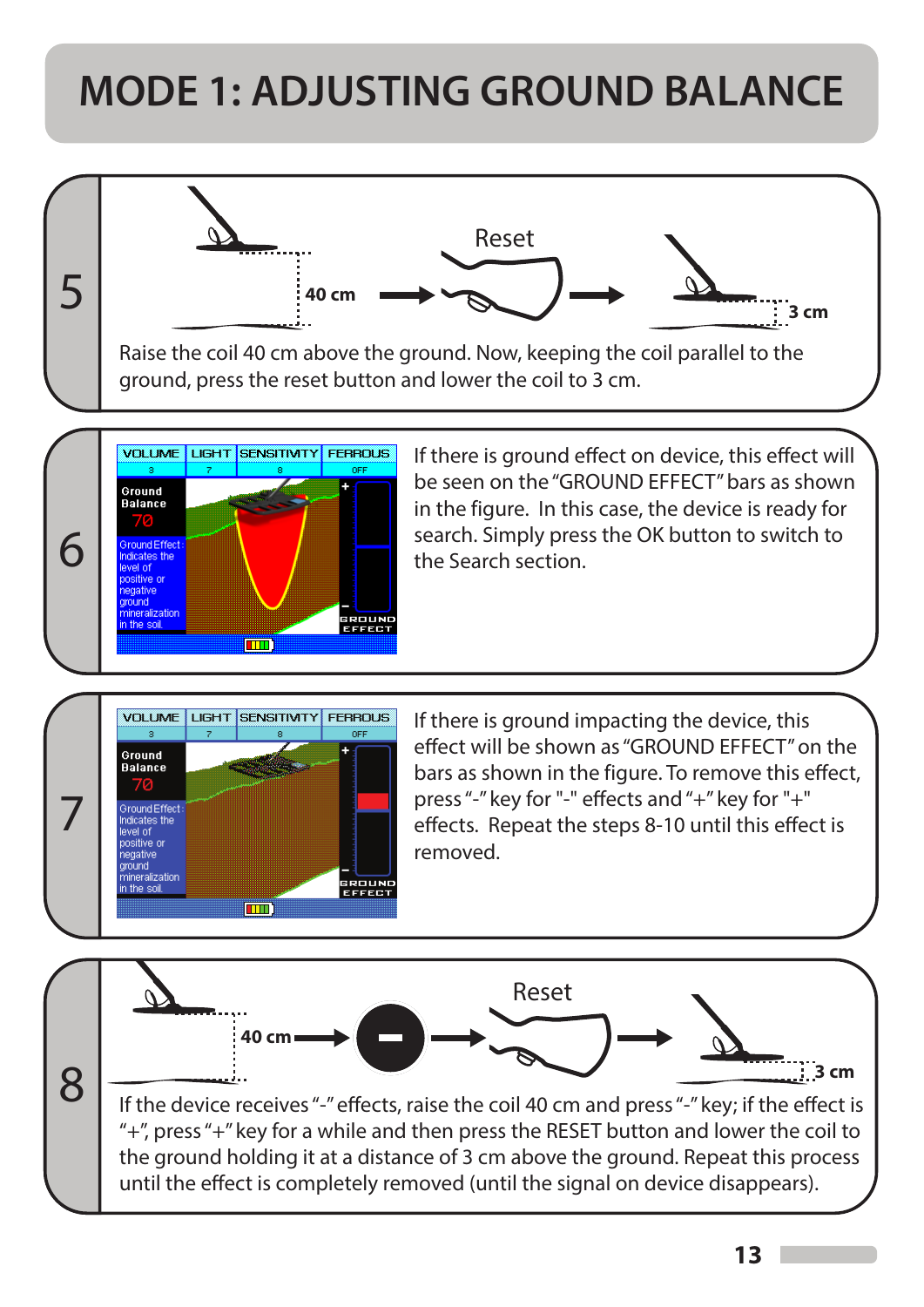## **MODE 1: ADJUSTING GROUND BALANCE**

In the case that the ground effect cannot be removed, reduce Sensitivity Level by 1 increment and repeat the above process.



## **MODE 1: SEARCH AND CAVITY DETECTION**

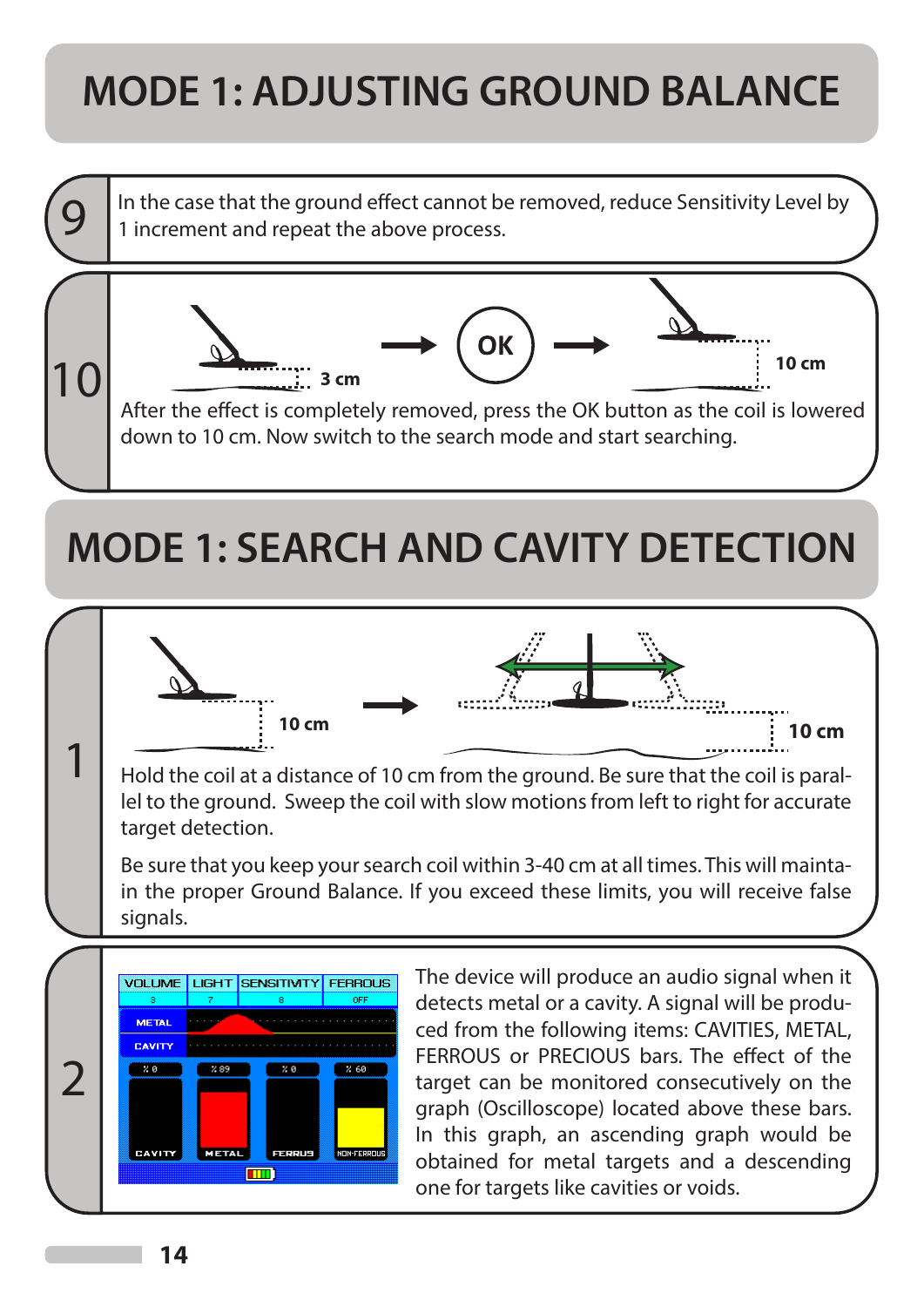## **MODE 1: SEARCH AND CAVITY DETECTION**



If the target is a cavity, an inclination on the "CAVITY" bar and a descending graph on the graphic display will be shown. The strength of the "CAVITY" bar would be shown numerically at the top, depending on the target's depth of effect



If the target is a precious metal, an inclination is expressed numerically, depending on the depth of effect. This will be shown on both the "METAL" and the "PRECIOUS" bars. Metal effect can also be monitored in the graph located above the bars.



If the target is a ferrous metal, an inclination expressed numerically, depending on the depth of effect, would be observed both on the "METAL"

When you receive a warning from the device at any point, take the device away **6** from that point and reset it. Next sweep the coil over the same point again. This is done to confirm the presence of a target.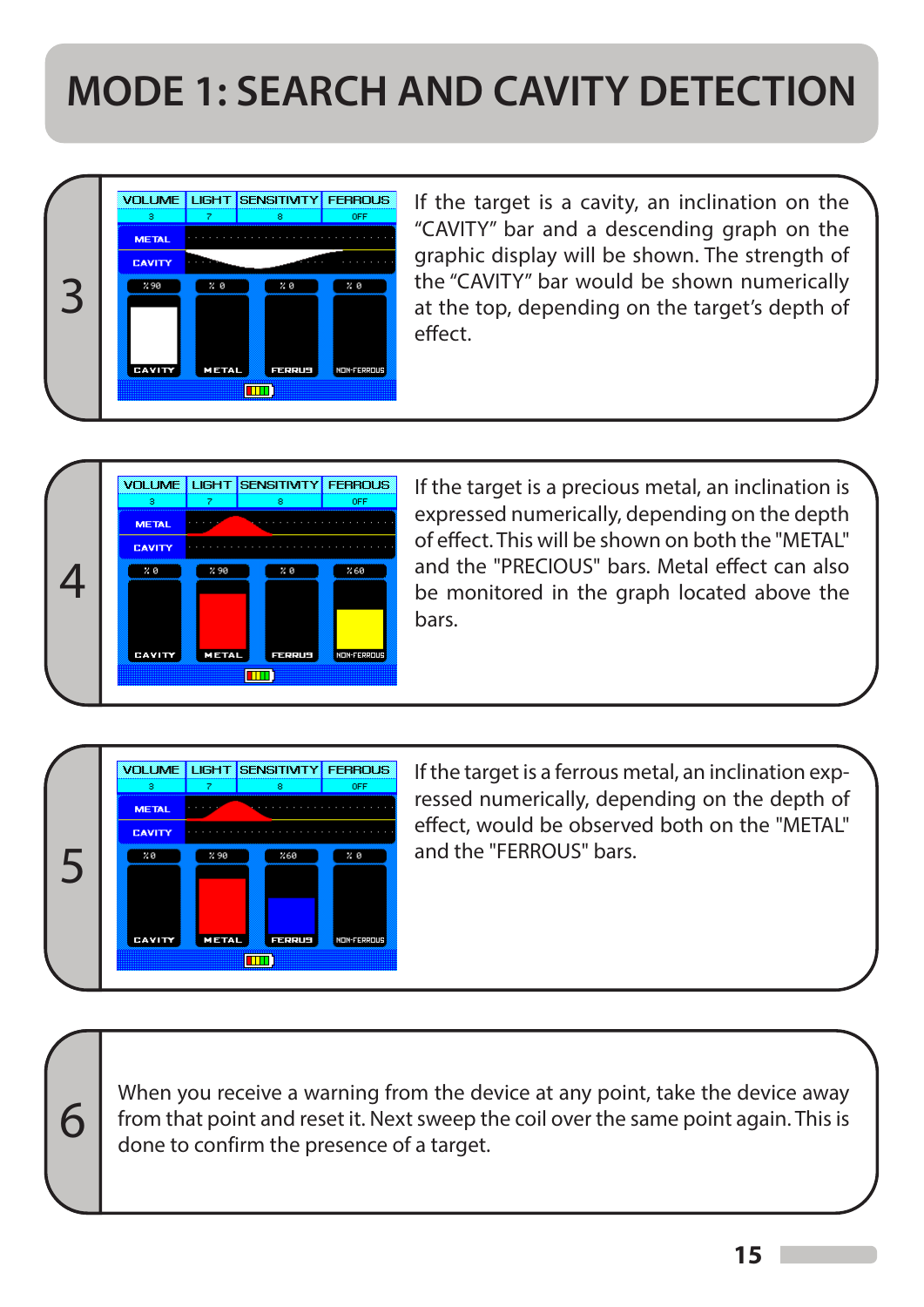#### **INTERPRETING OSCILLOSCOPE DATA**

The Oscilloscope is the portion of the screen where signals received by the device. These signals are displayed at the top of the search screen. Viewing this data provides you with a real time interpretation of the signals from the ground and the targets below.

| <b>VOLUME</b> |              | <b>LIGHT SENSITIVITY FERROUS</b> |                    |
|---------------|--------------|----------------------------------|--------------------|
| s             |              | Ř                                | OFF                |
| <b>METAL</b>  | .            |                                  |                    |
| <b>BOSLUK</b> |              |                                  |                    |
| 2.0           | 7.89         | 7.8                              | $Z$ 60             |
|               |              |                                  |                    |
|               |              |                                  |                    |
|               |              |                                  |                    |
| <b>EAVITY</b> | <b>METAL</b> | FERRUS                           | <b>NON-FERROUS</b> |
|               |              |                                  |                    |

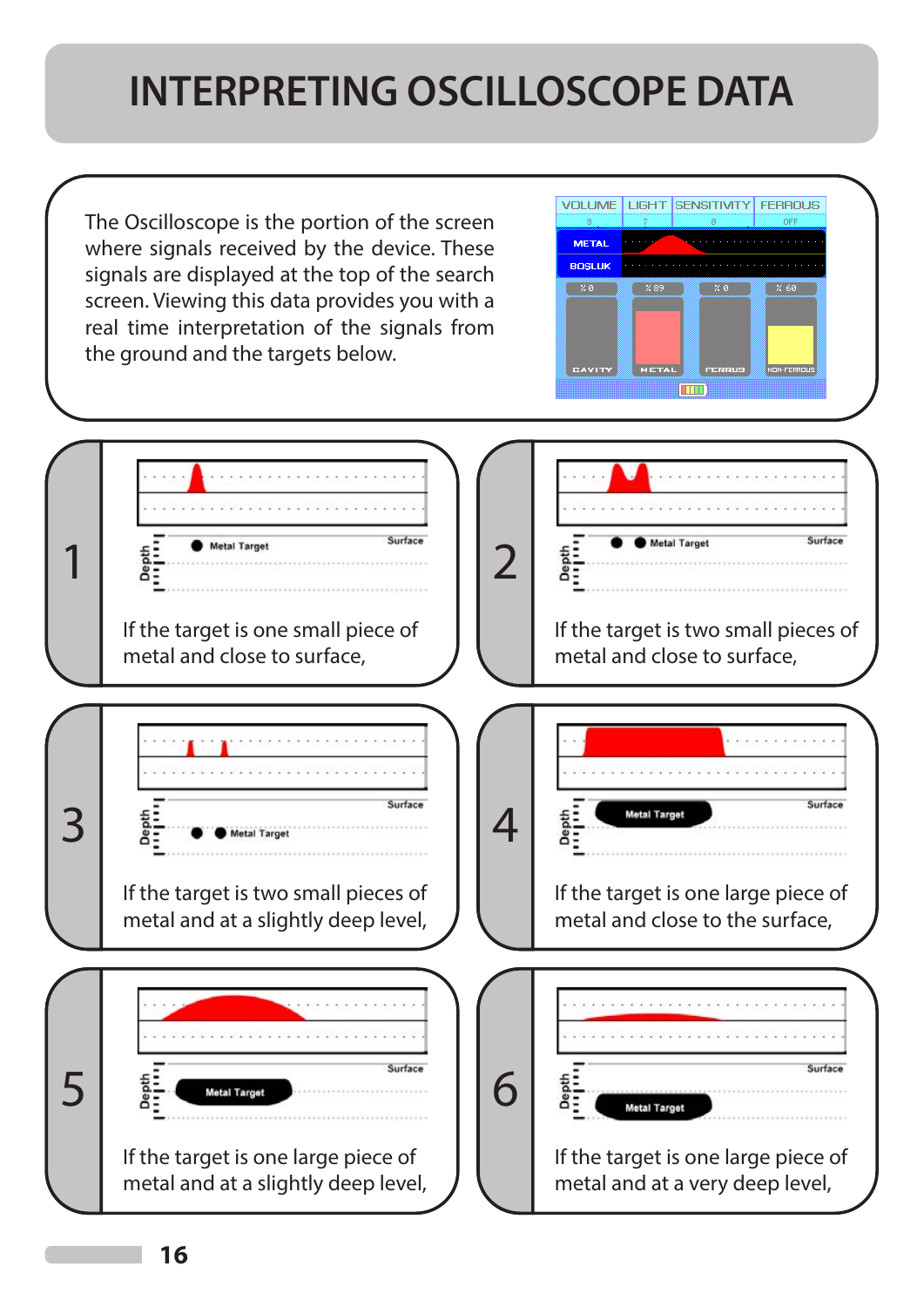## **INTERPRETING OSCILLOSCOPE DATA**

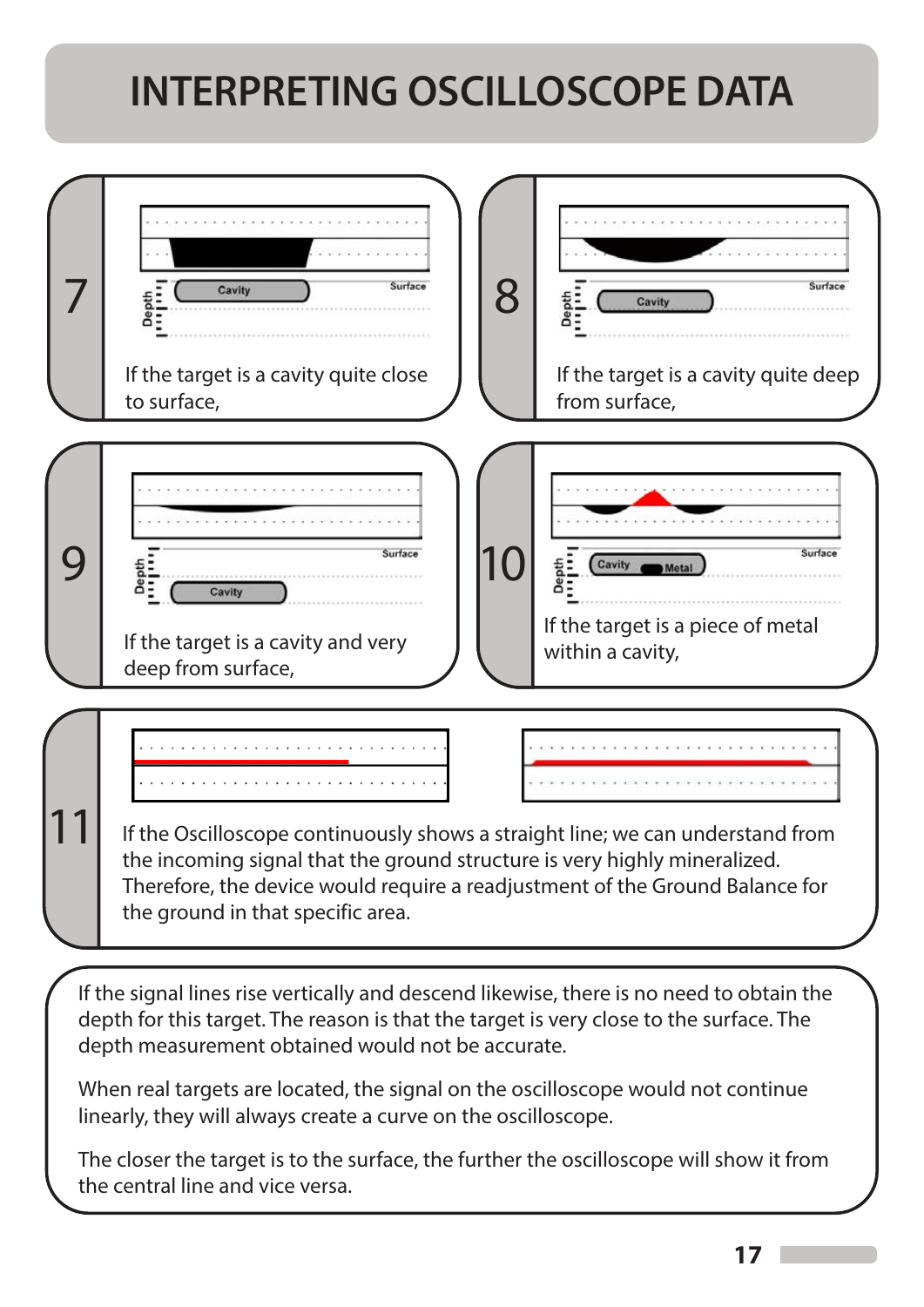## **MODE 1: ELIMINATING FERROUS METALS**



If the user desires, the device can be adjusted to eliminate ferrous metals and not report them to the user. To use this feature the FERROUS setting must be disabled.

To disable this section, press the MENU button in the Search and Ground sections. Press "+" key to enter the FERROUS section and then press the OK button. The screen will turn from yellow into green and you will see OFF. Now press the OK button again. Next press

the MENU button again to return to the previous section.

The device will eliminate ferrous metals after this operation. To enable detection of ferrous metals again, repeat above steps to bring the frame to ON position.

#### **TARGET ANALYSIS**

To obtain the analysis of a target detected during search:

Remove the coil from the target after it is detected and then press the RESET button.

Press and hold the SCAN key while slowly sweeping the coil over the target again. Meanwhile, the device will analyze the target. After leaving the area above the target, release the SCAN key.

Then, the device will present an ANALYSIS REPORT to the user. In this report, the type of metal and the effect of the target reflected on the surface are obtained.

Press "RECORD" key if you wish to save this report, a message indicating the saving is completed will appear on the screen.

To exit this screen, press OK or the RESET button.

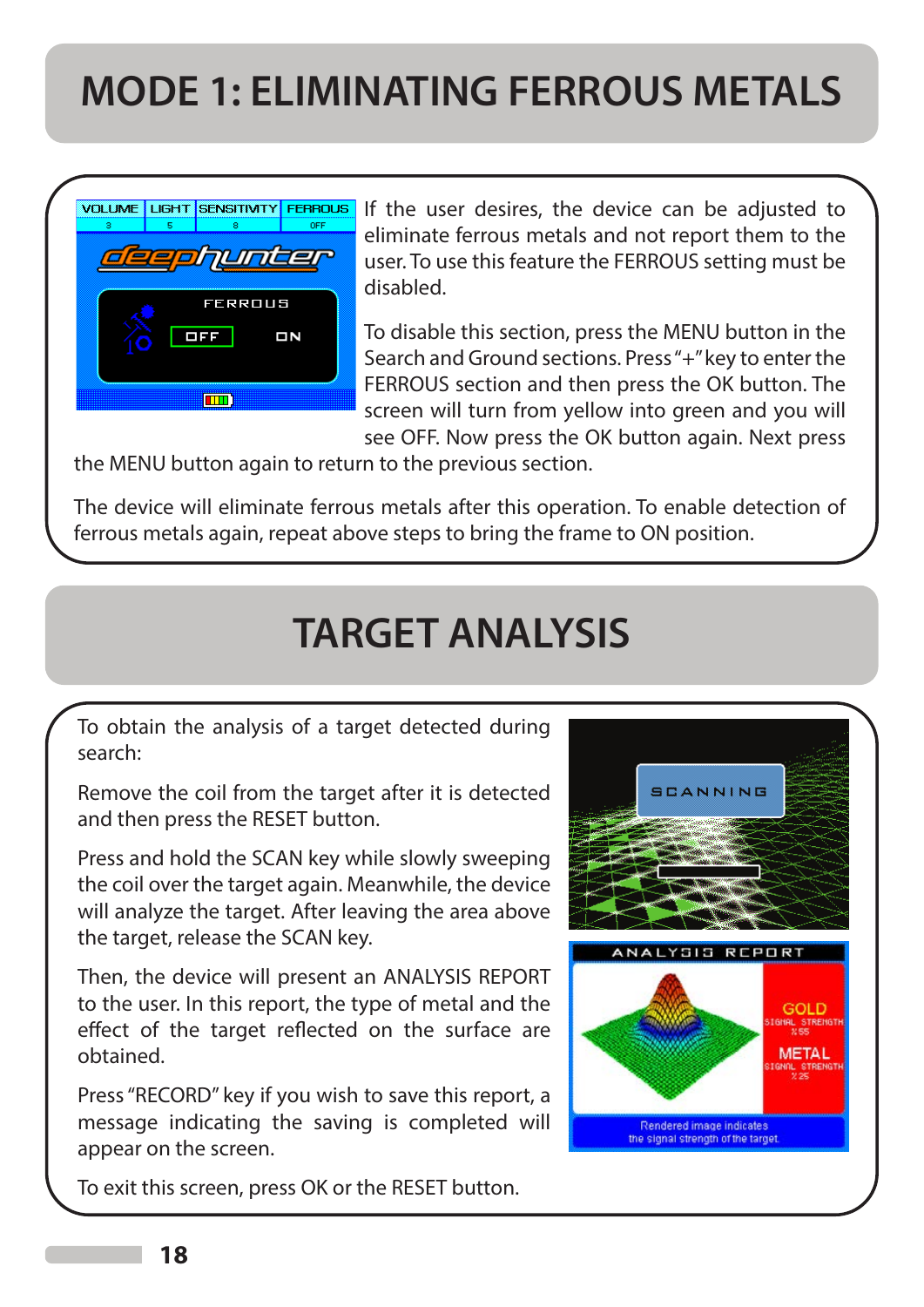## **DETERMINATION OF TARGET DEPTH**

#### **To determine the depth of a target detected during search:**

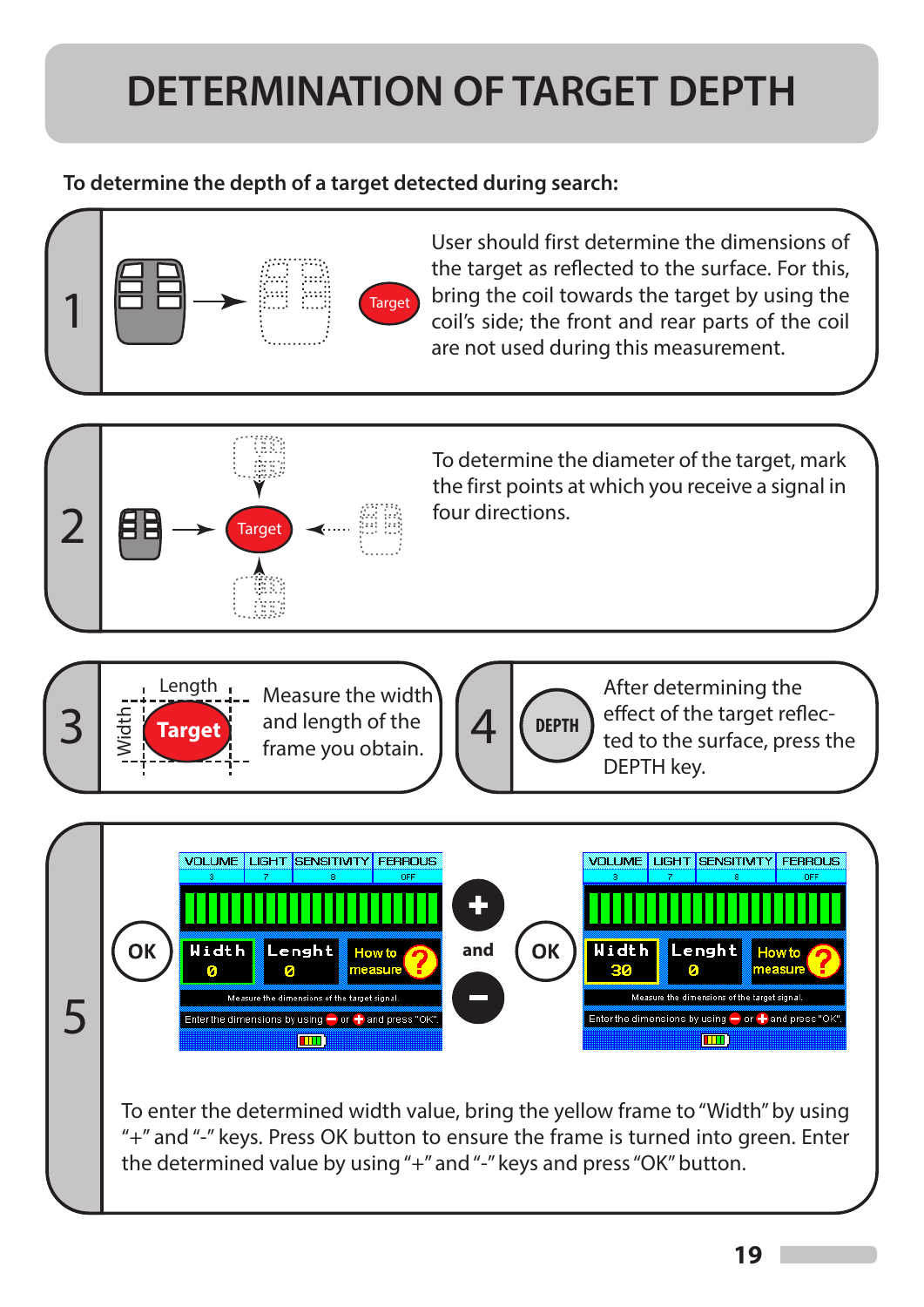## **DETERMINATION OF TARGET DEPTH**

Maximum value that can be entered for width and length is 160 cm. If measured values exceed 160 cm, enter 160 cm into the respective field and perform a depth scan.



6

After entering these values, press and hold the SCAN button and sweep the coil over the target, release the SCAN button after the signal disappears.



At the end of these processes, a Depth Report showing the depth and measurement values entered will be obtained. The value obtained is an approximate one.

Press the "RECORD" key if you wish to save this report, a message indicating the saving is completed will appear on the screen.

Press the OK button or the "Reset" trigger to exit this report.

The device will return back to the Depth mode; you can switch to the Search mode by pressing the DEPTH button.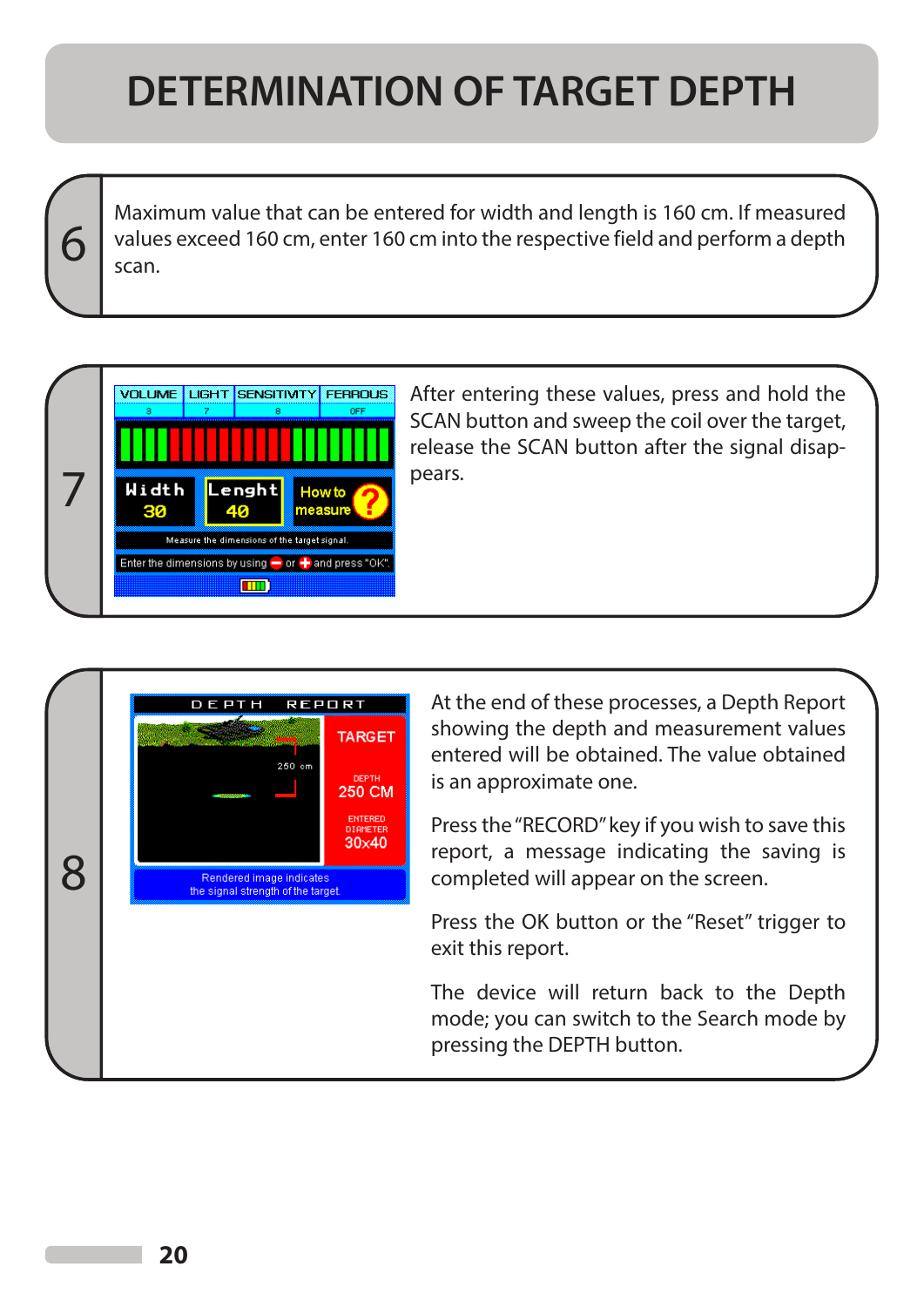## **RECORDING AND EXAMINING THE RECORDS**

#### **To save the Reports obtained:**



After obtaining the Analysis and Depth **RECORD**) Reports, press the RECORD button to save the Analysis Report.



Press OK button after a the completed message appears on the screen to indicate that the information has been saved.

A maximum of 20 records can be saved on the device.

#### **To retrieve a saved record for review at a later time:**



Enter the Recording menu by pressing the RECORD key in the search mode.



Records can be reviewed by using the "+" and the "-" keys.



#### **To delete records:**

**OK** 



to EXIT for exiting the recording menu or scroll to DELETE RECORD to 2 delete the record by using the "+" and the "-" keys.

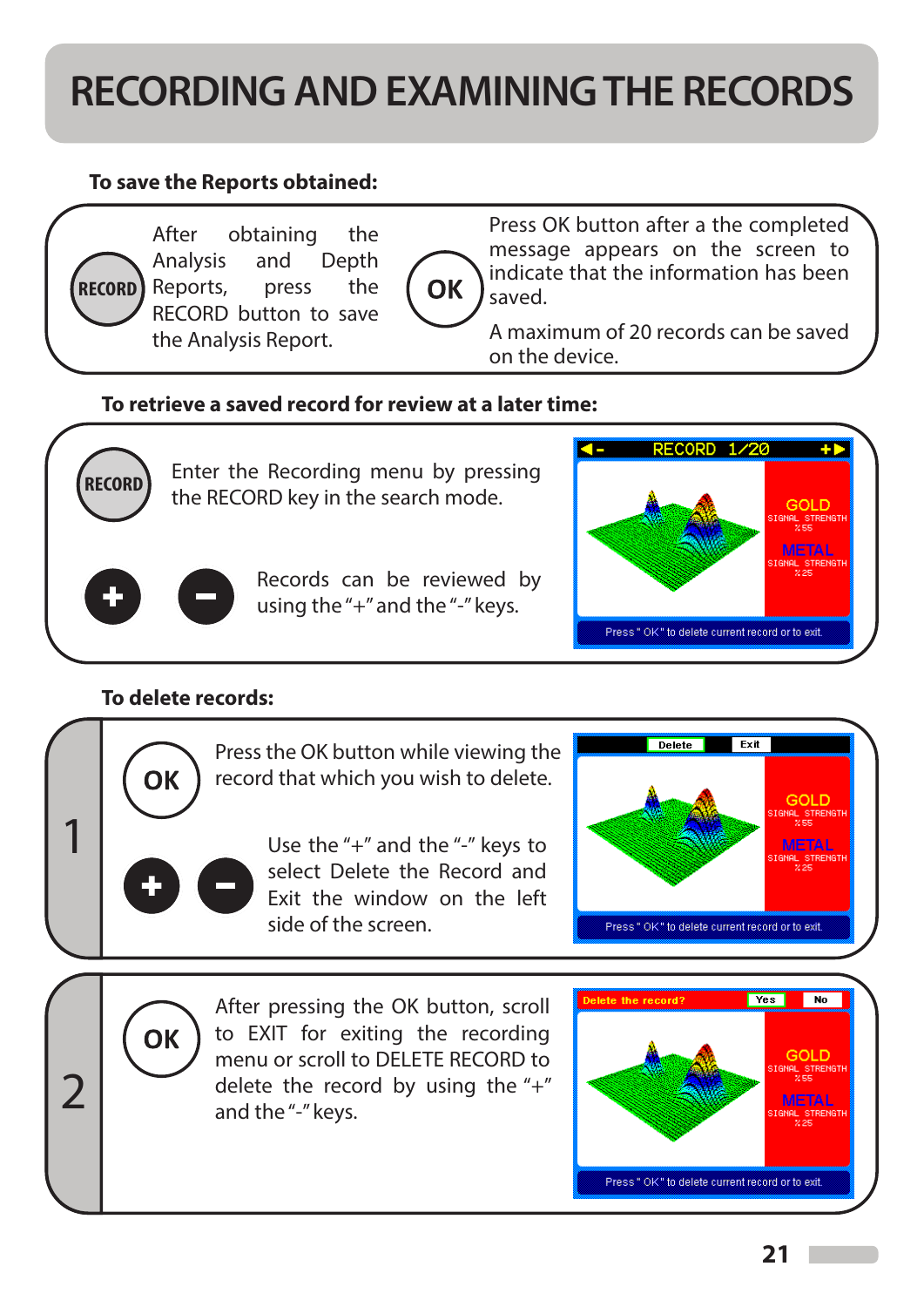## **USAGE with MODE 2 (AUDIO SYSTEM)**

In Mode 2, target detection is performed with audio alerts only. This mode is recommended to be used for the detection of small objects and metals such as single coins.

This mode can be used only when Mode 2 compatible search coils are attached.

**Since Mode 2 is a system running on the motion principal, the coil should be in continuous motion. Move the coil from left to right over the ground for metal detection.** 



Turn the On/Off button to the Mode 2 position. When the device is turned on, the opening sound will play. After approximately 10 seconds, the device will be ready to use with the active audio alert.



#### **GROUND SETTING**

This is the adjustment made to eliminate the interferences originating from the minerals within the ground. Ground Balance enables device to operate with a higher performance in different ground structures and prevents it from giving false signals due to the minerals within the soil.



#### **IRON DISCRIMINATION**

This is the key that enables the discrimination of ferrous metals from precious ones based on different audio alerts. With the use of this key, the user is able to conduct searches in highly mineralized soils containing iron minerals (humid and plowed soils, soils containing high amounts of iron and places such as beaches etc.). As this key is turned from 1 towards 10, a loss of depth will be seen for some metals. As this key is turned towards 10, the ferrous

discrimination of the device increases. The interval at which metals are detected the deepest is between 1 and 3. Metals are detected with a single audio tone. Above 4, metals are discriminated with audio tones; for ferrous metals a low tone and for precious metals and gold, two different but similar high tones will be produced.

**Automatic (Auto):** This is the setting where metals are discriminated as ferrous and precious. This setting is recommended for use where ground structures require. You can use this setting where metal discrimination is required but ferrous discrimination is not.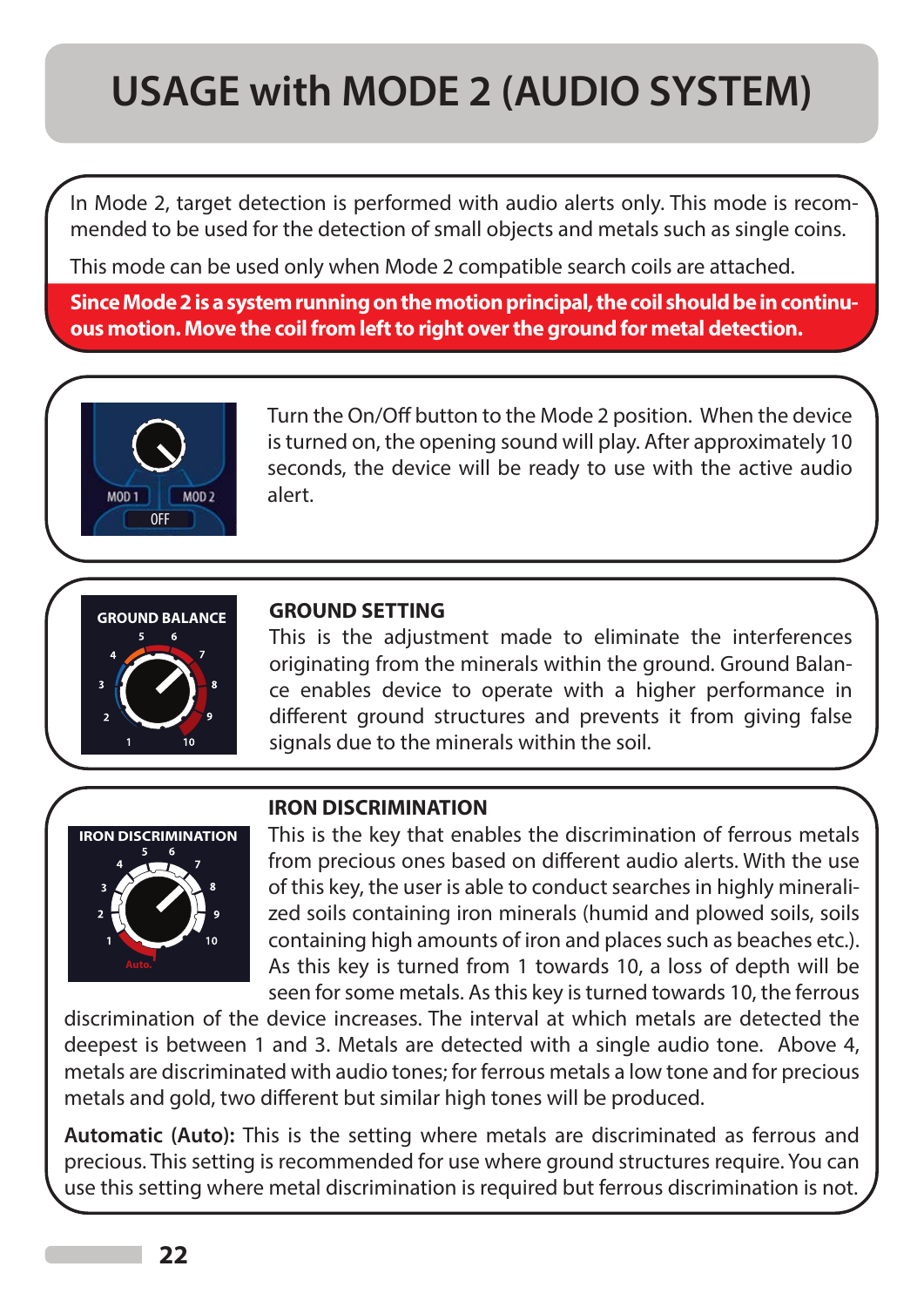#### **USAGE with MODE 2 (AUDIO SYSTEM)**



#### **SENSITIVITY SENSITIVITY ADJUSTMENT**

This adjustment is used to reduce the interference the device receives from the surrounding environment due to electromagnetic waves and the effects from the ground. Moreover, this is the depth adjustment of the device. When the device is set to the maximum sensitivity, the depth is also maximized. However, as the sensitivity is increased, the sensitivity of device towards electromagnetic waves and ground effects will also increase. The user will have to reduce the sensitivity level to a point where the device is stable and produces a comfortable operation with minimal interferences from the environment.

#### **IRON and MINERAL SETTINGS**



**Iron On:** If you wish to see ferrous metals during your search, use this mode. To enable ferrous metals to be detected with different sound tones, the ferrous discrimination key should be set to automatic or positioned between 5 and 10.

**Iron Off:** Conduct your search in this mode to prevent your device from producing signals for ferrous metals. The Ferrous discrimination key should be set tautomatic or positioned between 5 and 10 for searches conducted in this mode.

**Beach & Mineral:** Conduct your searches in highly mineralized soils or at beaches where you face difficulty in setting the ground balance. To conduct the search in this mode, the Ferrous Discrimination must be at position 10. In this position, the device will not be affected by the iron content or high levels of minerals contained within the ground. It will not produce signals for ferrous metals, however a reduction in metal detection depth will occur. If you continue to receive signals from highly mineralized ground, simply reduce the sensitivity level.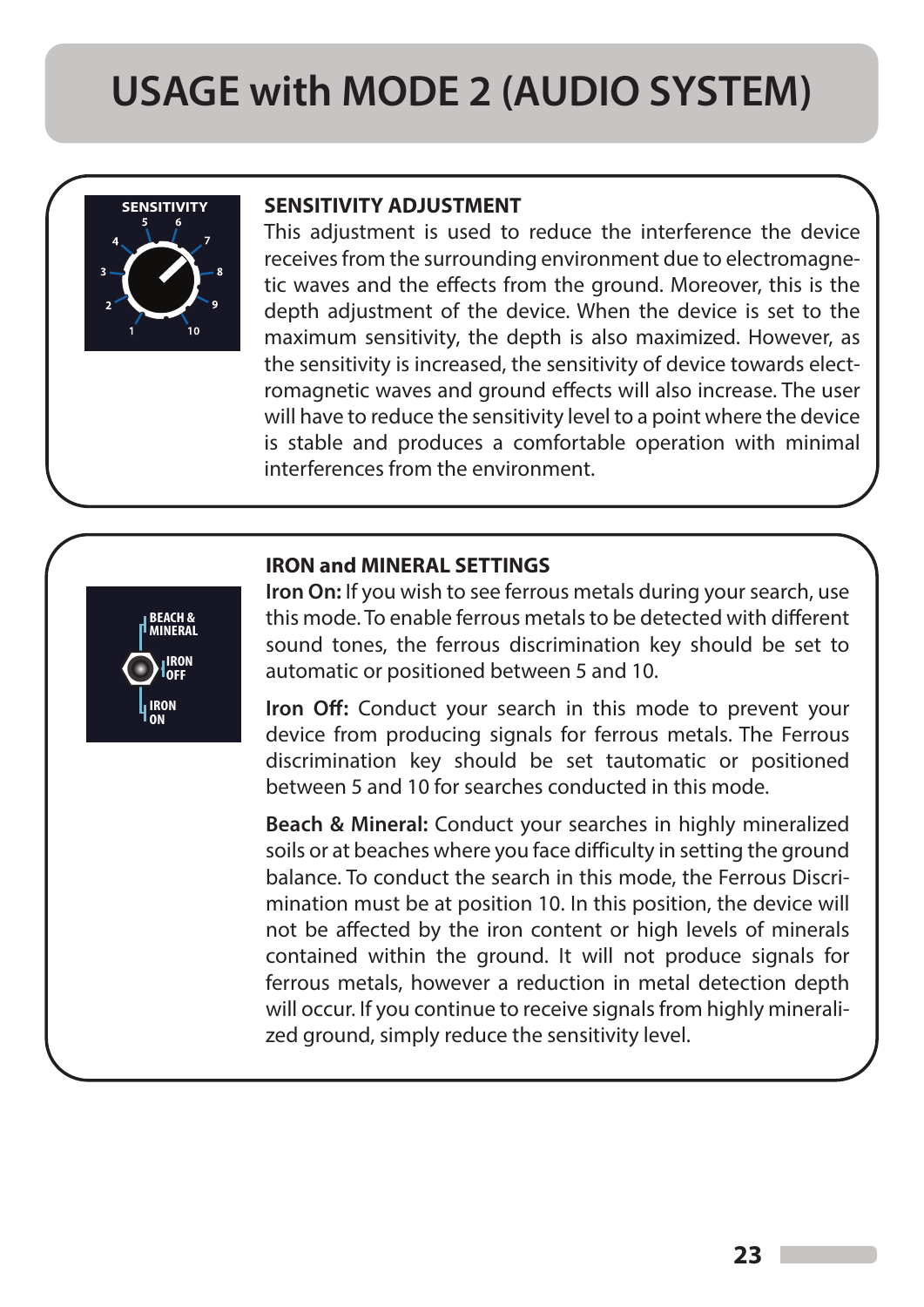## **MODE 2: GROUND BALANCE**



Bring the Ground Balance to position 1. Sweep the coil from left to right at 5 cm above the ground. If the device receives any interference, to remove it, increase the Ground Balance level in small increments while sweeping the coil at the same time. Leave the setting at the point where the sound goes off. Now, your Ground Balance is complete.

If the Ground Balance is still not matching at position 10, reduce the sensitivity level incrementally and repeat the above steps. If you still receive intense effects from the ground even when the sensitivity is reduced, then the soil may be rich in the mineral iron. In this case, try adjusting the Ground Balance again after bringing the Ferrous and Mineral Adjustment to Beach & Mineral and the Ferrous Adjustment to 10.

If your search area has a highly variable structure, adjusting Ground Balance at points where you receive the highest effects from the ground (such as over rocks or pits) would minimize the ground effect during your search.

*NOTE: You may need to readjust the Sensitivity and Ground Balance when the effects from ground or environment vary.*

# **CAUTION**

**GROUND BALANCE**

After Ground Balance passes to the red marked area, depth loss may occur for precious metals other than gold. When the Ground Balance is at position 10, the device will not sense ferrous and precious metals except gold. Therefore, if you are also searching for precious metals, you should keep the Ground Balance between the blue and orange areas. If the Ground Balance does not match within these areas, enable it to match by reducing the sensitivity level. The recommended Ground Balance level is 4-6.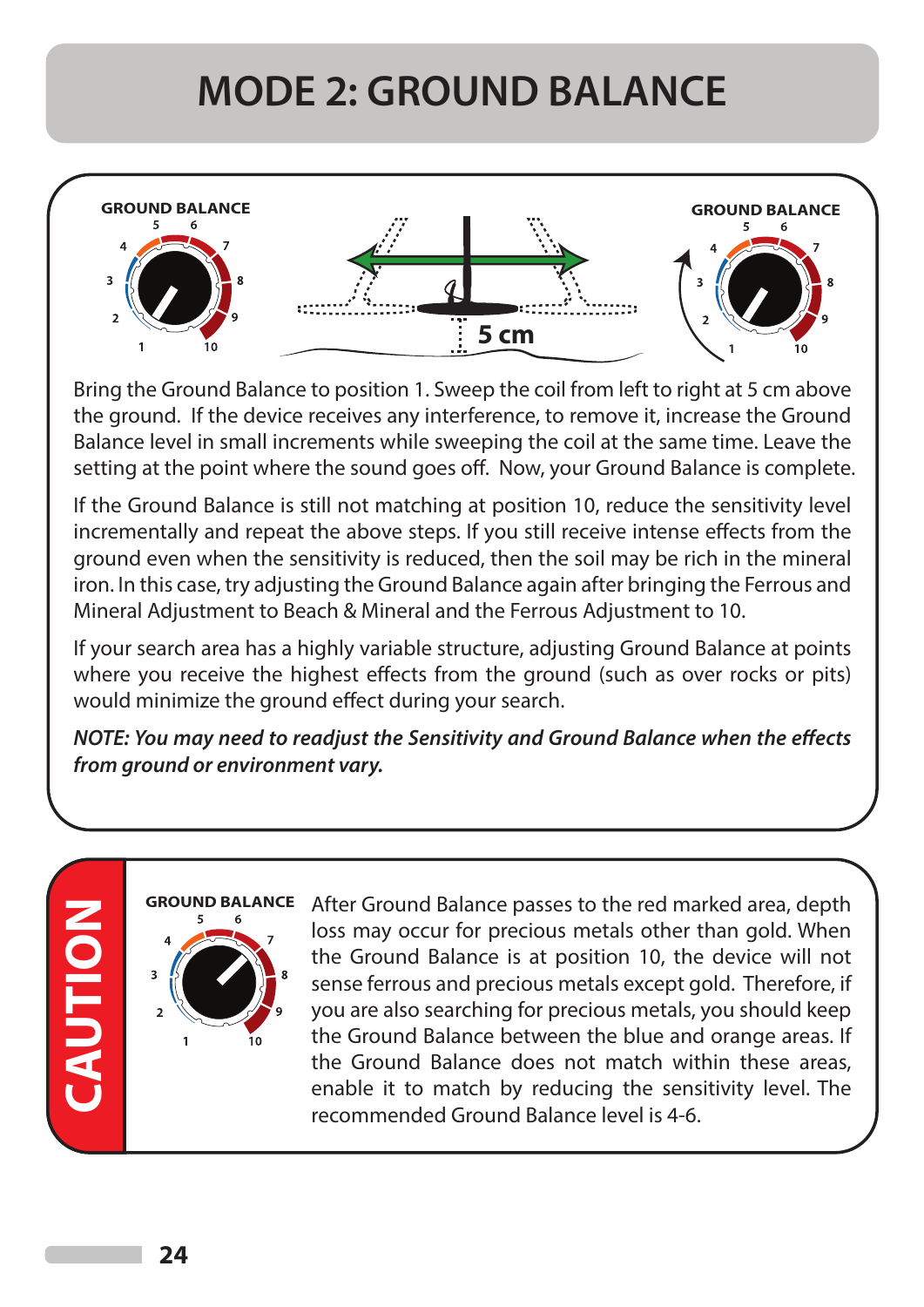## **MODE 2: SEARCH and METAL DETECTION**



The Device will produce a sound alert when it detects metal. To check the target, sweep the coil over the same target several times to confirm that you receive the same signal.



You can detect metals which are hard to detect more easily if you sweep the coil from left to right in both directions over the area to be scanned.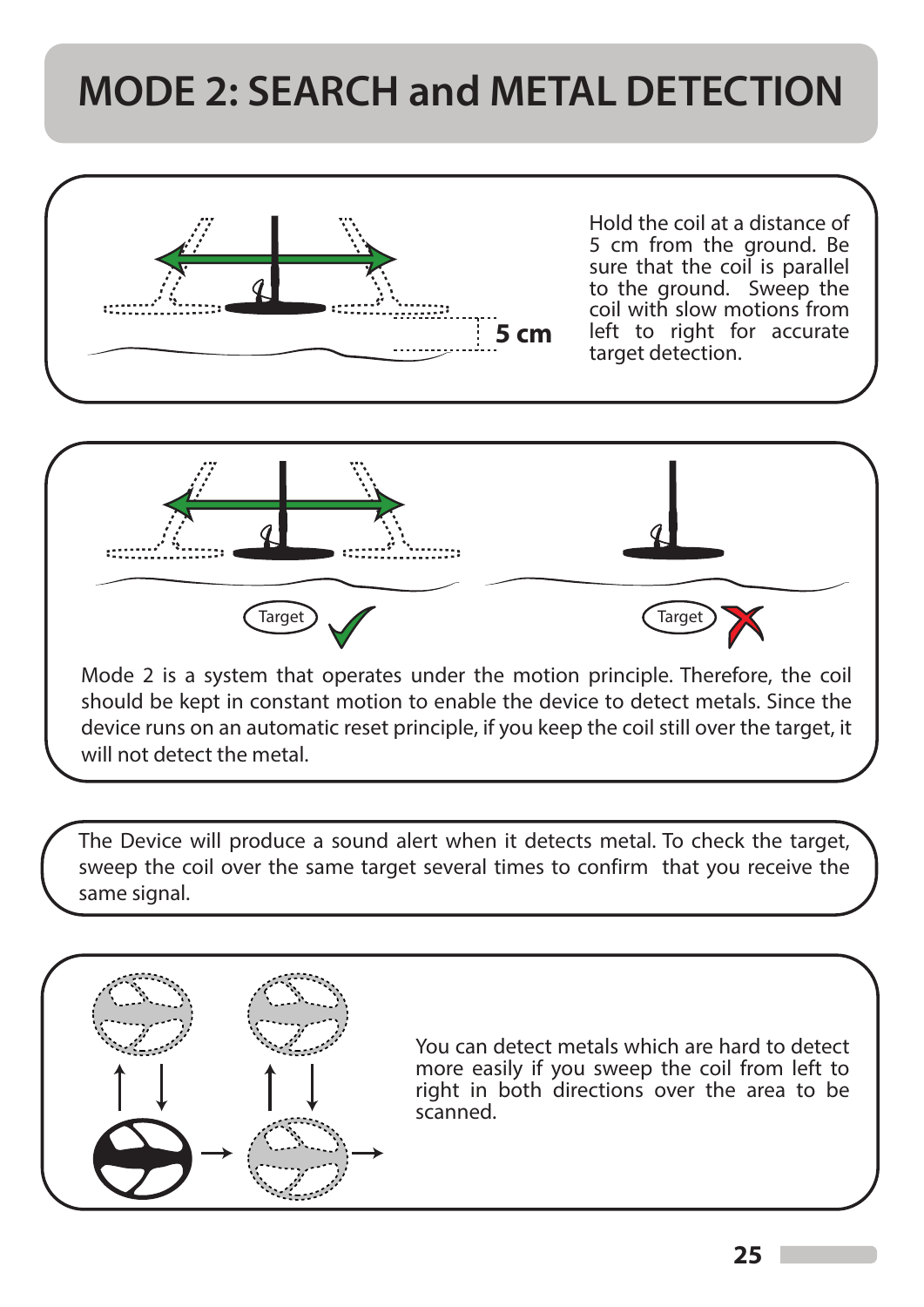## **TECHNICAL SPECIFICATIONS**

|                               | <b>MODE 1 (VISUAL SYSTEM)</b> | <b>MODE 2 (AUDIO SYSTEM)</b> |  |
|-------------------------------|-------------------------------|------------------------------|--|
| <b>Operating System</b>       | VLF                           | <b>VLF</b>                   |  |
| <b>Frequency</b>              | 12.5 KHz                      | 17.5 KHz                     |  |
| <b>Metal Detection</b>        | Display and Sound             | Sound                        |  |
| <b>Sensitivity Adjustment</b> | Manual                        |                              |  |
| <b>Ground Balance</b>         | Manual                        |                              |  |
| <b>Headphone Output</b>       | 1/4" Stereo                   |                              |  |

|                   | <b>System Unit</b> | T44 Coil    | <b>T100 Coil</b><br>(Optional) | C32 Coil                  | C47 Coil<br>(Optional) | <b>Stem</b> |
|-------------------|--------------------|-------------|--------------------------------|---------------------------|------------------------|-------------|
| <b>Dimensions</b> | 21x18x8,5 cm       | 36x44 cm    | 60x100 cm                      | 26x32 cm                  | 39x47 cm               | 85-135 cm   |
|                   | 8,2x7x3,3 inc      | 14x17,5 inc | 23,5x40 inc                    | $10x12,5$ inc             | 15x18,5 inc            | 33-53 inc   |
| <b>Weight</b>     | 1.380 gr           | $1.400$ gr  | 6.450 gr                       | 850 gr                    | 1.200 gr               | $1.000$ gr  |
|                   | 3 Pounds           | 3 Pounds    | 14.2 Pounds                    | 1.85 Pounds   2.65 Pounds |                        | 2.2 Pounds  |

| <b>Battery</b>         | 16.8 V 3300 mA Lithium Polymer, rechargeable   |
|------------------------|------------------------------------------------|
| Operating Voltage      | $12V - 16.8V$                                  |
| <b>Battery Charger</b> | AC 100 - 240V / 50 - 60 Hz - DC 16.8 V / 500mA |
| <b>Battery Weight</b>  | 320 gr                                         |

#### **Warranty Period is 2 years.**

Note: Battery, bags, headphones and battery charger devices are not included in the warranty coverage.